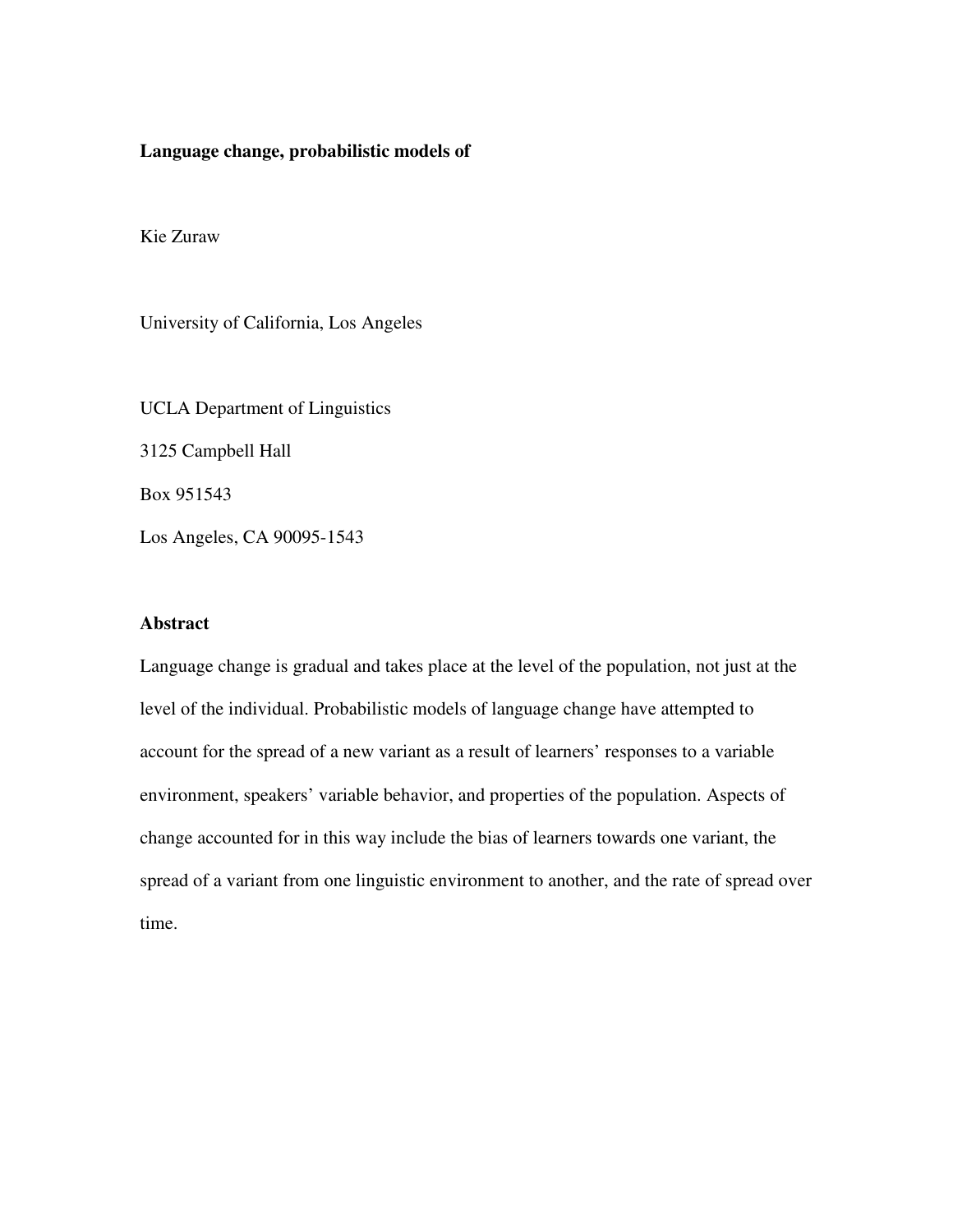## **1. Properties of a probabilistic model of language change**

In many areas of linguistics it makes sense to study the mental grammar of the individual in isolation. Language change, however, cannot be understood solely as something that happens within an individual (even if individuals' grammars do change over their lifetimes), but rather must be understood as something that happens in a speech community, through the accumulation of interactions between individuals over time. Each of these interactions has a probabilistic character: which individuals will interact, which variant the speaker will produce, and how the listener's mental grammar and lexicon will be affected.

 Because language change is not instantaneous at the population level, any well developed model of language change must be probabilistic at least in the sense of specifying how an individual behaves when surrounded by variation and how that behavior in turn affects the rest of the population. In the simplest model, a learner could simply adopt the grammar of the first other speaker it encounters (assuming that the encounter provides enough information for the learner to identify that grammar). In that case, the model is probabilistic only in determining what type of speaker the learner encounters. But more realistic models require learning algorithms that can handle the learner's variable environment..

 It can be difficult (or misleading) to try to understand how such a model will behave without being mathematically explicit about how the model works, and examining its behavior under varying conditions, whether analytically—by studying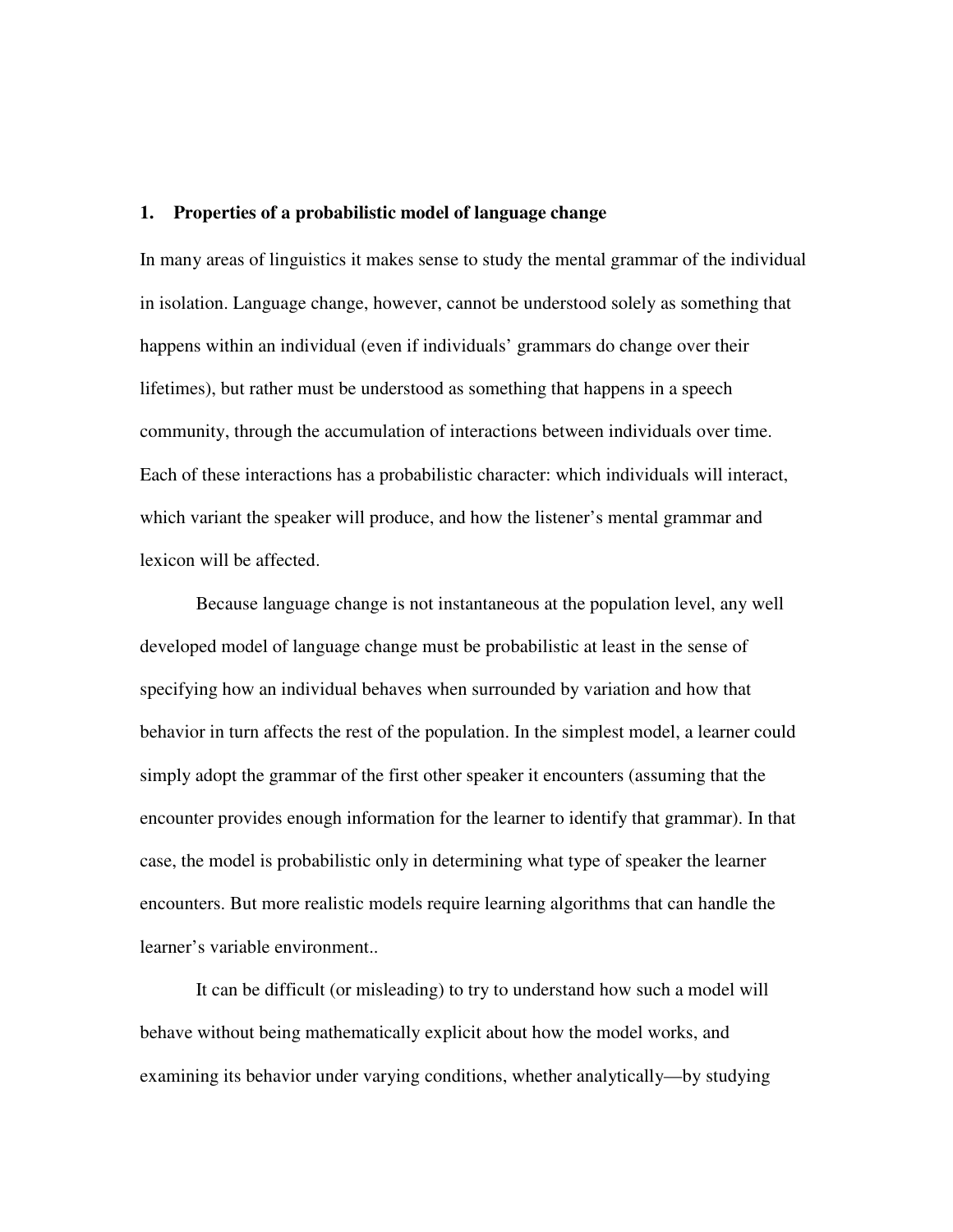properties of equations—or through computer simulation when direct analysis is infeasible. Being explicit requires simplifying reality somewhat, and depending on researchers' interests, models are typically more realistic in one area than in others.

 A model of language must specify what the internal state of an individual looks like. First, does an individual have a single grammar that produces no variation, a single grammar that produces probabilistic variation, or multiple grammars each associated with a probability of use? ("Grammar" here is used loosely to include not only a language's phonology, morphology, and syntax, but also possibly its lexicon.) Second, how is a grammar represented? Possibilities that have been proposed include a vector of parameter settings, a connectionist network, a cloud of exemplars, or a probabilistic ranking of Optimality-Theoretic constraints.

 It is also vital to specify how an individual's grammar is arrived at during initial acquisition, and how it may change during adulthood; the choice of learning or update algorithm of course depends on the nature of the grammar. Once a learning algorithm is specified, it is still necessary to consider whether there is a critical period after which learning ceases, and if so how much data the learner is exposed to during that period; if there is no critical period, the model must specify how plastic the grammar remains as the individual ages.

 Moving to the level of the population, the model must specify who interacts with whom. Do children learn only (or preferentially) from their parents? Do all individuals interact equally with all members of the population, or is the population structured, whether geographically or socially, so that some interactions are more likely than others?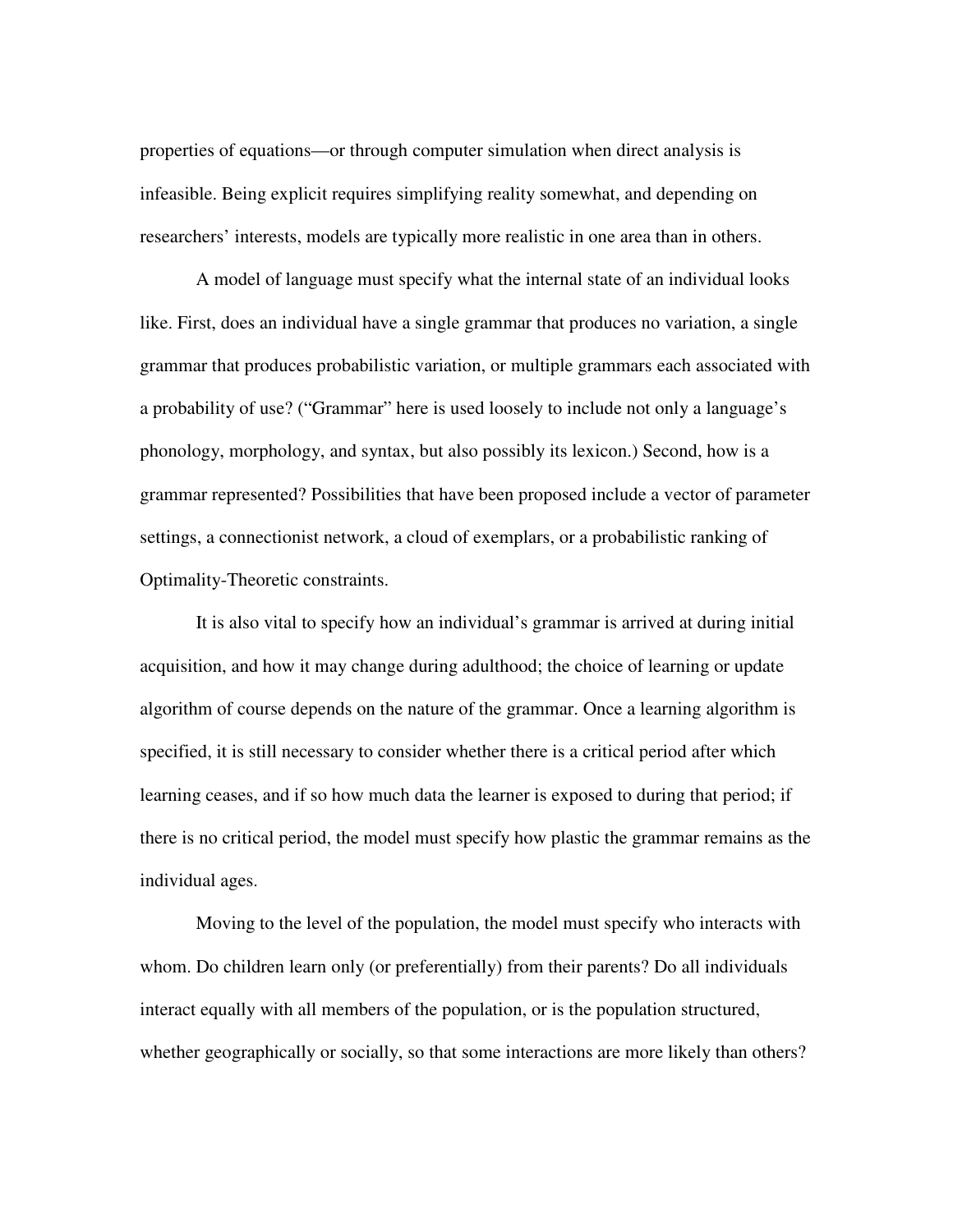Does the listener in an interaction treat all data the same way, or is an utterance's influence a function of the speaker's (and possibly the listener's) age, the strength of the social connection between the two individuals, or even the social status of the speaker? Does the speaker's choice of utterance similarly depend on characteristics of the listener? Properties of the population itself must also be decided, such as size, nature of geographic and social structure (if any), birth and death rates, and whether these differ as function of grammar, geographic location, or status in the social network (see Milroy 1987 on the role of social networks in variation and change).

## **2. Probabilistic grammars**

It has been well documented that when a linguistic change is in progress, productions vary, at rates that increasingly favor the innovative variant, not just across individuals but also within individuals (see Labov 1994, 2001; Kroch 2001 and references therein). Weinreich, Labov, and Herzog (1968) proposed to model this with *variable rules*, phonological rules that apply not obligatorily, but with a certain probability, which can change from generation to generation (see also Paolillo 2001). Little work has been done on modeling acquisition in this framework.

## **2.1.1 Probabilistic parameter settings**

In syntax, Kroch (1989 and subsequent work by Kroch and colleagues; see Kroch 2001 for references) has attached probabilities to parameter settings. While change is in progress, individuals have nonzero probabilities associated with both settings of some parameters.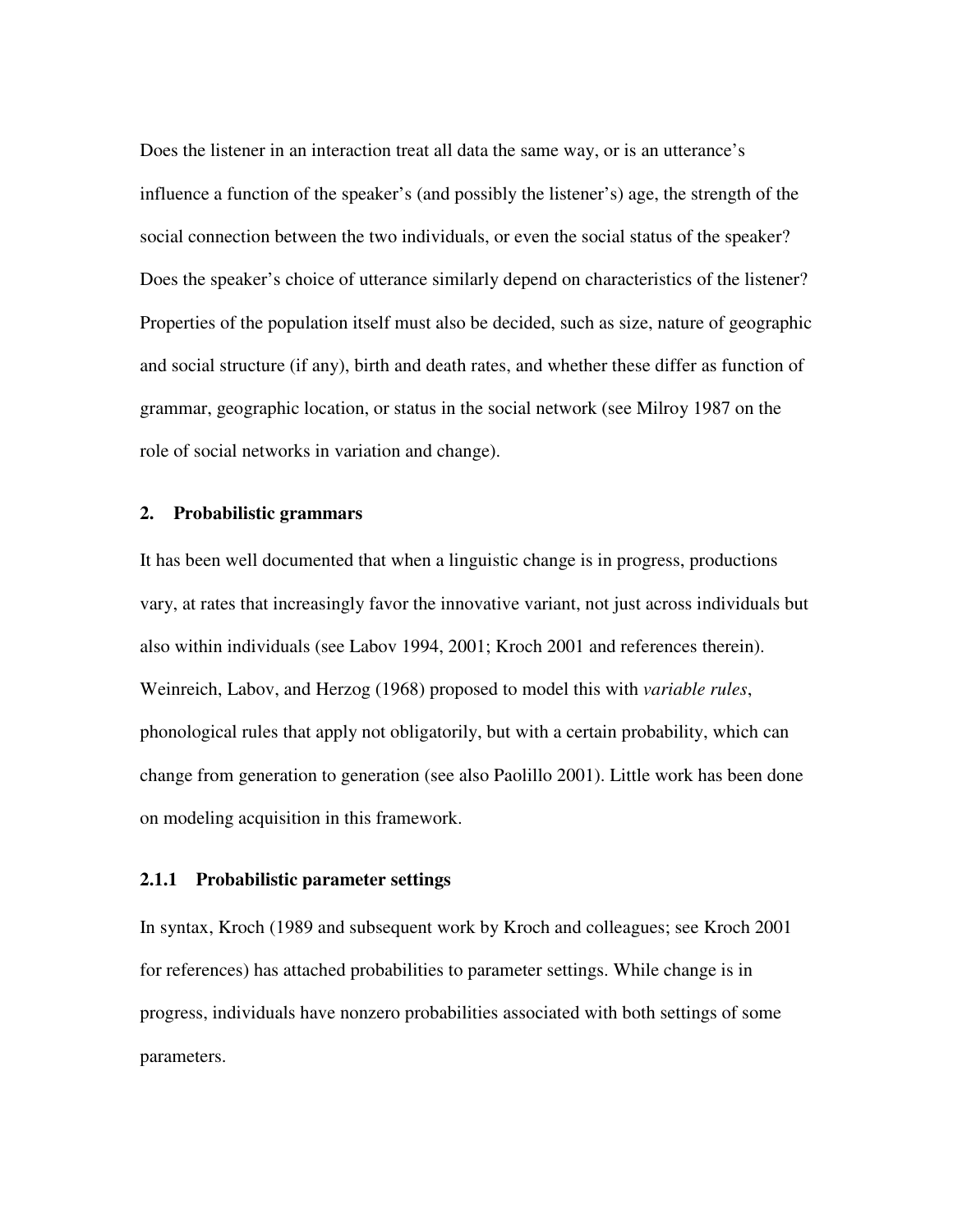Learning algorithms have been proposed for parameter setting in variable environments, but these algorithms generally do not result in a variable grammar. Niyogi and Berwick (1995), for example, consider the behaviors of variants of Gibson and Wexler's (1994) Triggering Learning Algorithm when the learning environment contains speakers with different grammars; but even in the face of contradictory data, the learner chooses a single grammar. In Briscoe's approach (2000 and references therein), the learner also arrives at a single vector of parameter settings, but during learning maintains probabilities for those settings, based on both their prior probabilities (universally given) and their probabilities in light of the learning data; these probabilities determine how easily a parameter setting can be changed in response to further learning data.

## **2.1.2 Competing grammars**

Rather than having variation within a single grammar, it is also possible to imagine that speakers can maintain multiple, independent grammars, each having some probability of use. (As a model of diglossic or bilingual competence, such multiple grammars would need to be associated with additional information about their appropriateness in different social settings.) Yang (2000) models acquisition of competing grammars in a rewardpenalty scheme. When the learner encounters an utterance, a grammar is selected at random according to its current probability. If the grammar can parse the utterance, its probability is increased; otherwise, its probability is decreased.

 Competing full grammars permit a wider range of variation types than grammars with probabilistic rules, parameter settings, or constraint rankings. For example, in a grammar with parameters *A* and *B*, each having possible settings 0 and 1, a speaker who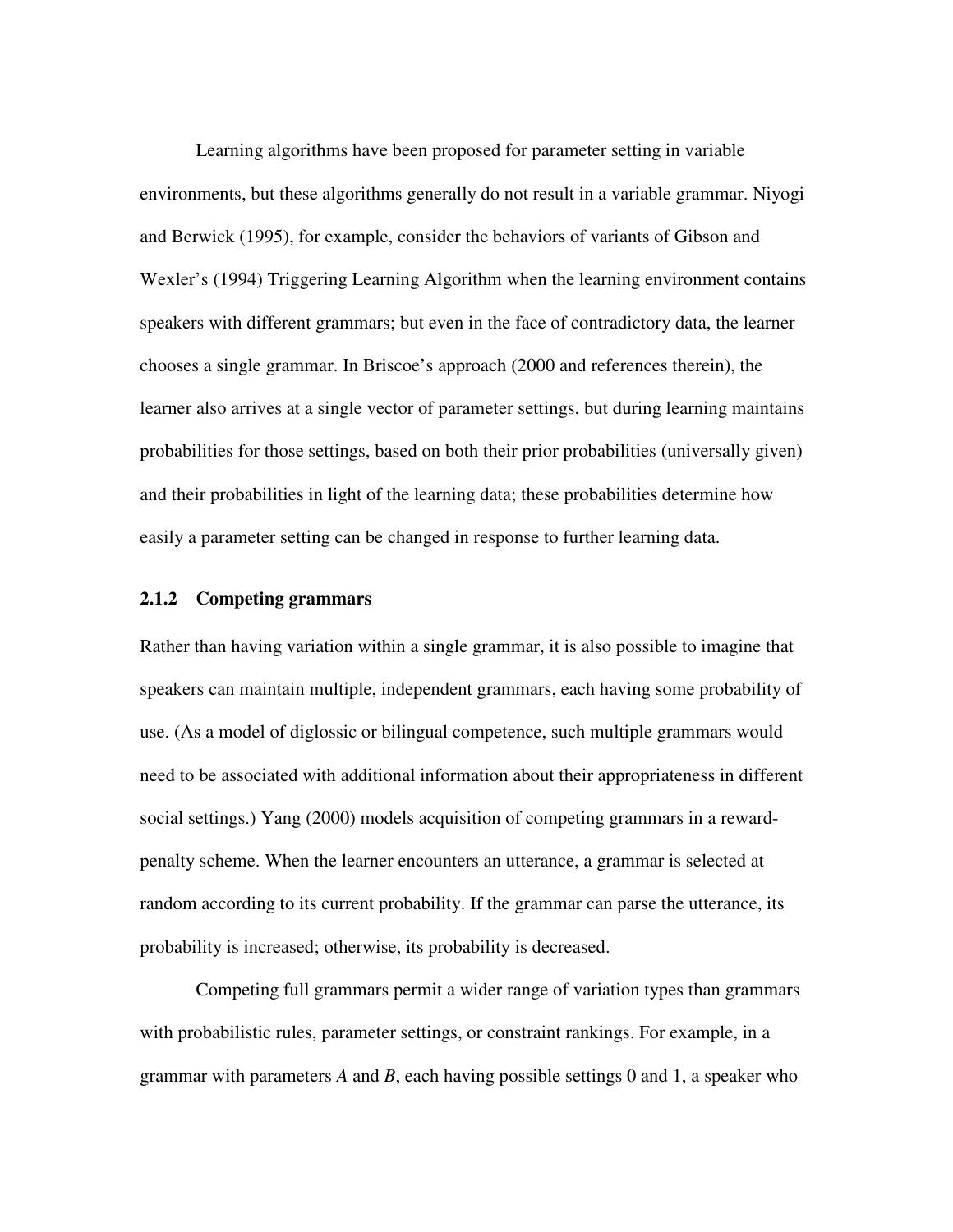maintains separate grammars could use the grammars  $(0,0)$   $(A = 0$  and  $B = 0)$  and  $(1,1)$ , each at probability 0.5. But if the speaker associates probabilities not with grammars but with individual parameter settings, this will be impossible: if  $(0,0)$  and  $(1,1)$  are both used, then the parameter settings  $A = 0$ ,  $A = 1$ ,  $B = 0$ , and  $B = 1$  all must have nonzero probabilities, so the speaker will sometimes use  $(0,1)$  and  $(1,0)$  as well. The situation is similar for variable rules and constraint rankings. It should be noted that the term "competing grammars" is often applied to cases of a single grammar with variable parameter settings.

## **2.1.3 Probabilistic constraint ranking**

Probabilistic ranking of Optimality-Theoretic (OT) constraints has also been applied to both phonological and syntactic change: in this version of OT, a grammar consists not of a linear ranking of constraints, but of a probability distribution over possible constraint rankings. One such model is Boersma's (1998) stochastic OT, in which each constraint is associated with a ranking value; at the time of generating an utterance, random noise is added to each ranking value, and the resulting perturbed values are used to rank the constraints linearly. In this theory, learning is accomplished by Boersma's Gradual Learning Algorithm.

## **2.1.4 Adaptive rules**

An alternative to probabilistic grammars during language change is the theory of adaptive rules (Andersen 1973), in which each individual has a non-variable grammar. But, if that grammar represents an innovative departure from the current standard, the speaker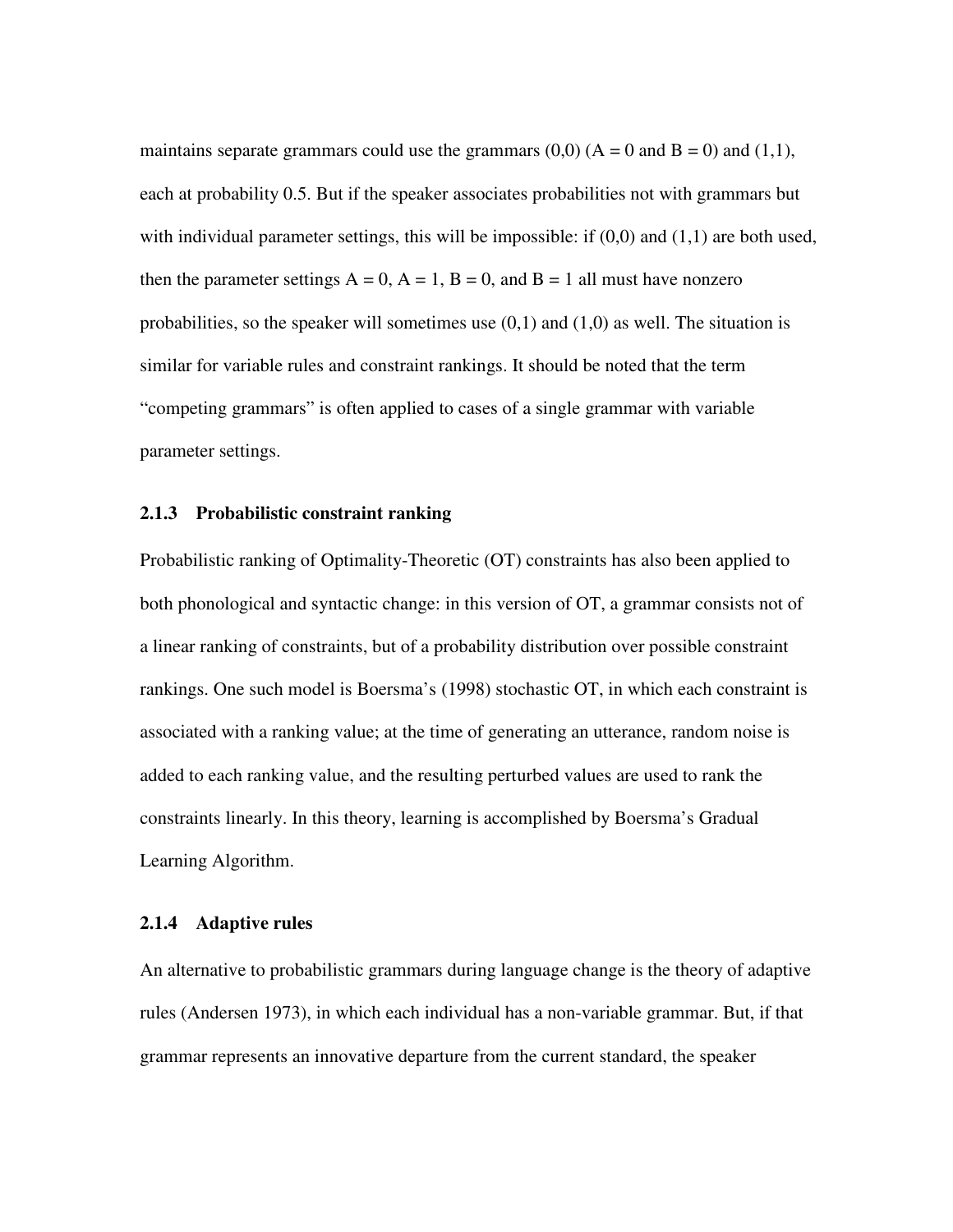develops a layer of rules to make her utterances conform to community norms. Such a speaker's adult utterances are just like a conservative speaker's; the difference is that the innovative speaker is "tolerant" of the same innovation in children. These children, facing less opposition, would then develop their adaptive rules later in life—meanwhile producing utterances with the innovation, which might serve as learning data to younger learners—and in turn be even more tolerant of innovation. This process continues until the adaptive rules are used only in a special, conservative style associated with the old, and eventually the adaptive rule is eliminated entirely. This theory rests on the assumption that a child learns not just from adults' utterances, but also from adults' reactions to the child's own speech; most models do not share this assumption.

## **3. Probabilistic categories**

The probabilistic models of grammar described above rely on discrete categories, such as nouns vs. verbs, or [+high] vs. [–high] vowels. In some models of language change, however, category membership is itself probabilistic.

#### **3.1.1 Exemplar-based models**

Pierrehumbert (2002) has explored certain types of phonological change within an exemplar-based framework. In exemplar theory, tokens of encountered speech are mapped onto a similarity space with dimensions such as duration and formant values, and possibly time. Not every token is necessarily stored separately, because the similarity space is granular, or discretized into "bins" called exemplars. When a new token is encountered, the strength of the exemplar it belongs to is augmented (this could be done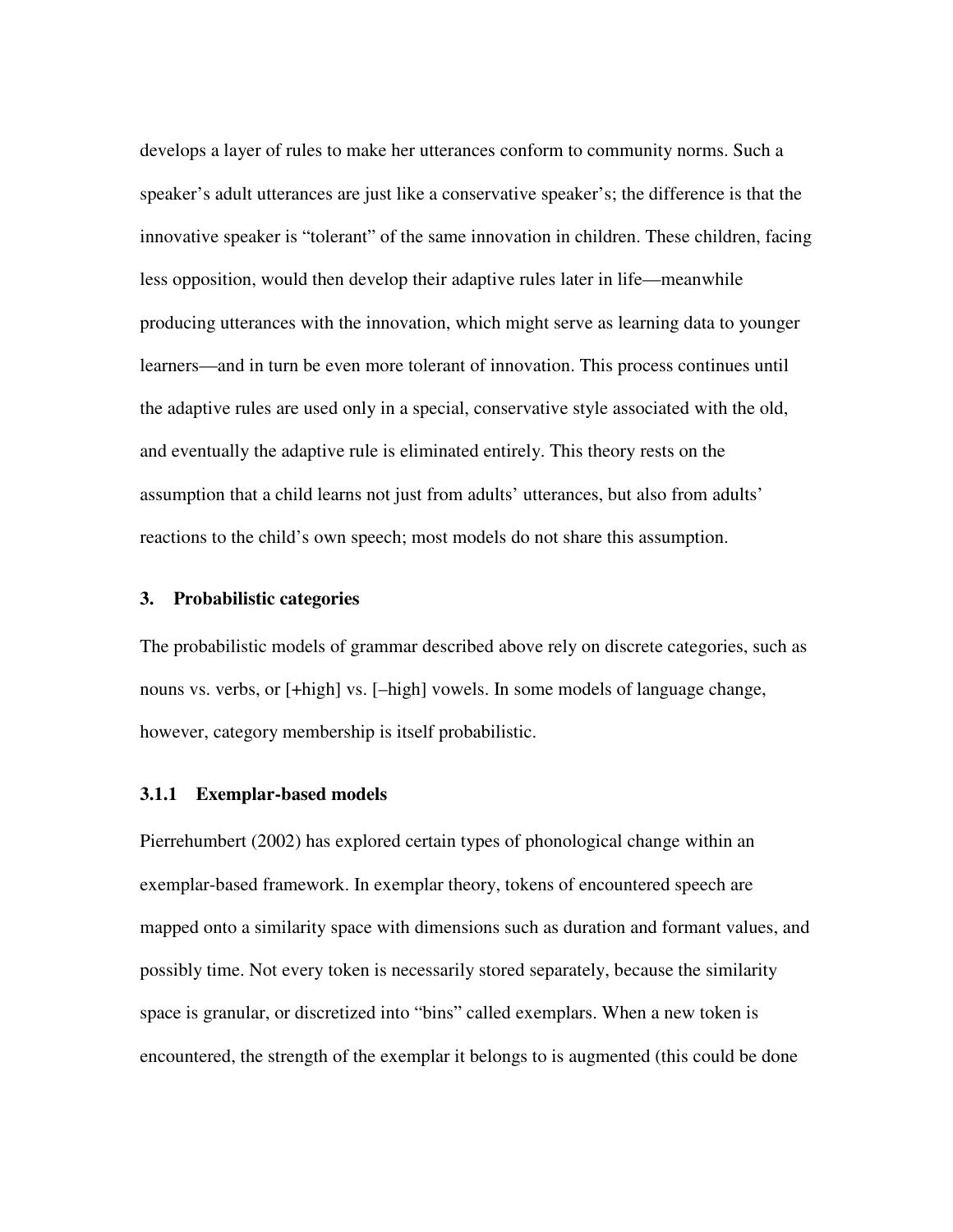either incrementally or by giving an exemplar maximum strength whenever a token is mapped to it). Countervailingly, exemplar strength decays over time. The learner forms categories—corresponding, for example, to members of the ambient language's vowel inventory—by identifying clusters of exemplars. Each category, then, is made up of many exemplars of varying strengths. In perception, a category label is attributed to an incoming stimulus according to the number of exemplars from each category that are similar to it, with a weighting in favor of stronger exemplars. In order to produce an instance of a category, an exemplar is chosen at random, but again with weighting in favor of stronger exemplars, and neighbors of the chosen exemplar contribute to the resulting production in proportion to their strengths; random noise may also be added. Lexical entries, moreover, contain weights that are applied to exemplars in production, so that one word may "prefer" to be realized with a vowel of long duration, while another prefers short duration.

 Pierrehumbert models Joan Bybee's discovery that lenitory phonological changes (those involving gestural reduction) progress more quickly in high-frequency words. For example, English optional schwa reduction/deletion is more advanced in high-frequency words such as *every*, *camera*, *memory*, *family* than in low-frequency words such as *mammary*, *artillery*, *homily* (see Bybee 2001 and references therein). Bybee proposes that the reason for the phenomenon is that lenition is imposed every time a word is used and the lexical entry (of the listener and/or speaker) is updated in response. Since this happens more often in high-frequency words, they change more rapidly. Crucial to this explanation is allowing lexical entries to have a high degree of phonetic concreteness: in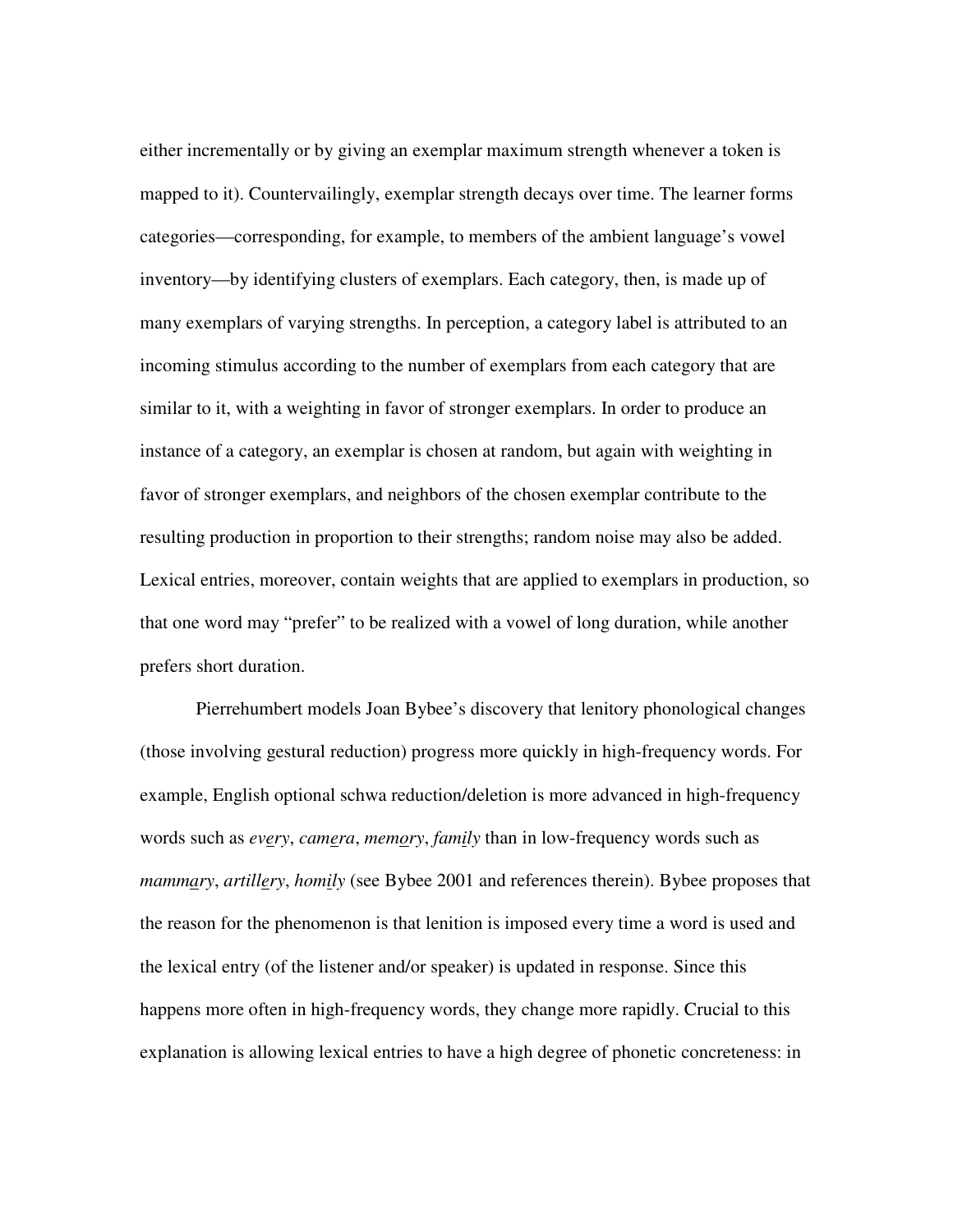the English schwa example, the lexical entry cannot simply be a string of phonemes, either containing or not containing a medial vowel. Rather, it must somehow contain information about the typical duration range (including zero) of the potential schwa vowel, such as through lexical weighting of schwa exemplars. Pierrehumbert's simulations, using repeated rounds of production and perception in the exemplar model with an externally imposed constant tendency representing lenition, show that change does indeed progress more rapidly in frequent words.

 Pierrehumbert proposes that a phonetic change can eventually change lexical entries at the phonological level. For example, it is plausible that words like *family*, whose phonology allows schwa deletion (sonorants surround the medial vowel) are currently nonetheless represented lexically with a medial schwa, just as are words like *attitude*. But if English schwa reduction continues to progress, words like *family* will come to weight short exemplars of schwa so heavily that their schwa productions cluster around a very short (or even zero) duration, whereas the schwa productions of words like *attitude* will cluster around a longer duration. Since, in Pierrehumbert's model, learners infer phoneme-like categories from clustering, in subsequent generations the lexical entries for the two types of words will refer to different category strings.

#### **3.1.2 Connectionist models**

Connectionist models of competence have also been applied to language change, by such authors as Tabor (1994) and Johansson (1997).

 Tabor's model of the grammar/lexicon is associative, with no explicit parameter settings or grammatical categories. The model is a connectionist network with three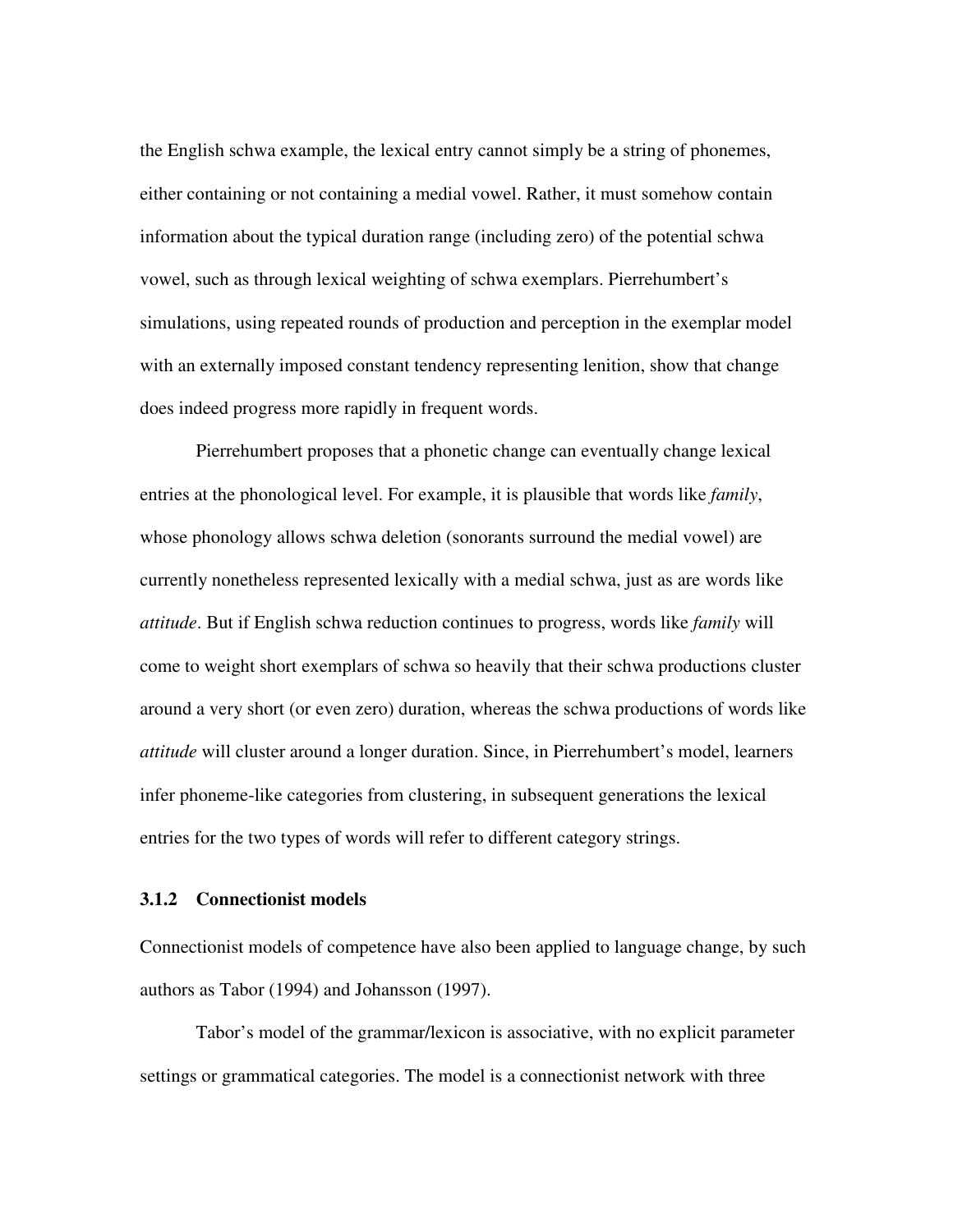layers of nodes: input, output, and hidden. Input nodes represent lexical items, and output nodes represent word behaviors, such as taking a certain type of complement. Activation of an input node flows to strongly connected hidden-layer nodes, which in turn activate strongly connected output-layer nodes; there is no direct connection between input and output nodes. Fuzzy grammatical categories, which can be conceptualized as patterns of input-node-to-hidden-node connection weight, emerge from similar distribution. Two words that would both be classified in a traditional grammar as nouns, for example, have relatively similar distributions and therefore similarly weighted connections to the hidden units. The use of this network to model language change is discussed in 4 and 5 below.

#### **4. Constant rate effects**

When a change, such as from SOV (subject-object-verb) to SVO word order, occurs in multiple syntactic environments, such as main and subordinate clauses, we can imagine different patterns of change. If for some reason the change originates in main clauses, SVO could replace SOV fairly quickly there, and more slowly in subordinate clauses, perhaps because the change is only gradually being generalized to environments that are less similar to the original environment of the change.

 An alternative, advocated by Anthony Kroch and colleagues, is that when the syntactic theory dictates that variation in multiple environments be controlled by the same parameter (such as head-complement order), historical replacement of one variant by the other should proceed at the same rate in all environments, though it may, for poorly understood reasons, begin earlier in some environments than others. This is the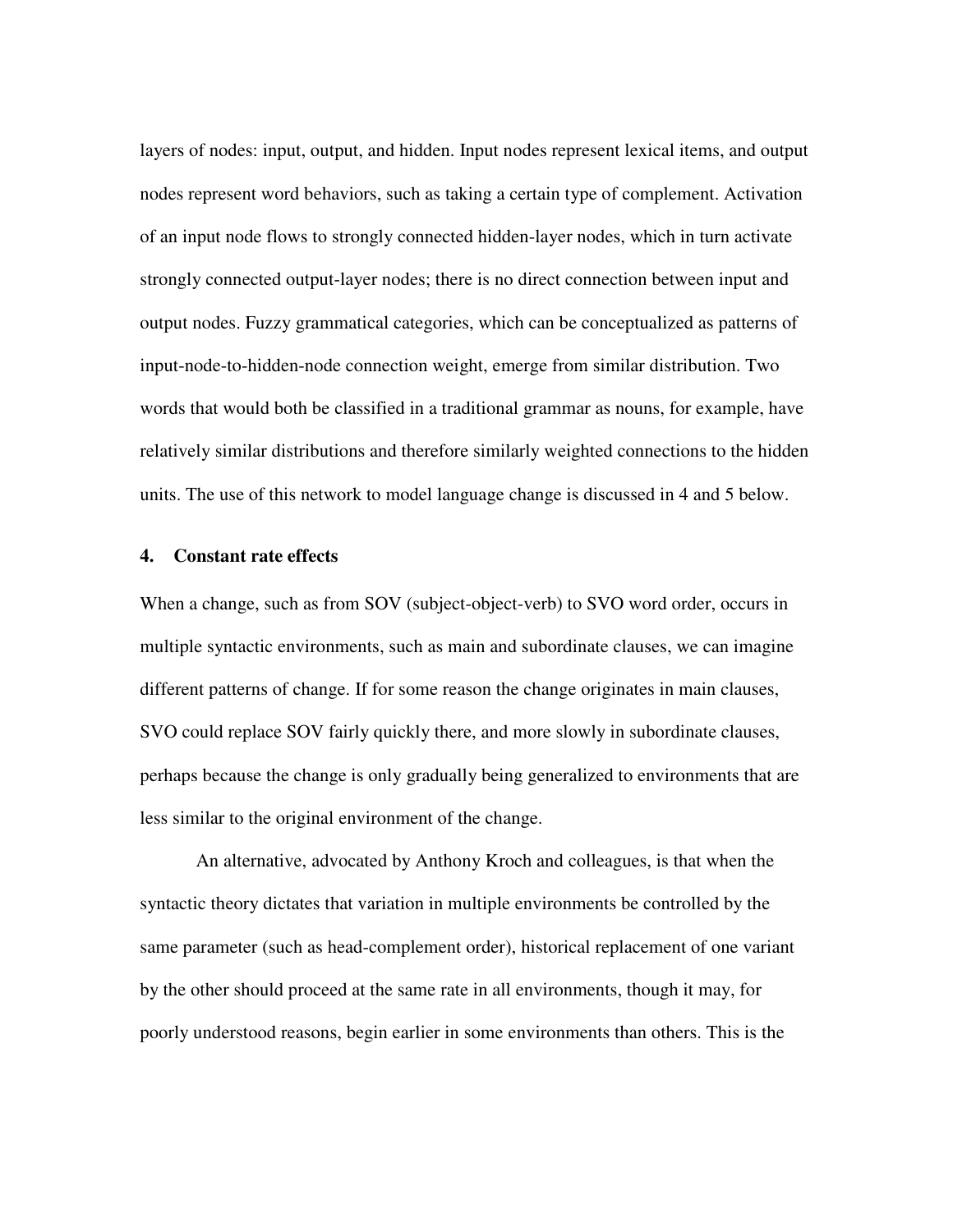*constant rate hypothesis*, and it has been argued to be borne out by numerous case studies of syntactic change (see Kroch 2001 and references therein)

 In order to test the constant rate hypothesis, "rate of change" must be defined. Kroch uses the logistic function,  $P = \frac{1}{1 + e^{-k - st}}$  $P = \frac{1}{1+e^{-k-1}}$ = 1  $\frac{1}{t^{k-ct}}$ , to model change, where *P* is the probability of use of the new variant, *t* is time, and *k* and *s* are constant parameters that determine when the change begins and how quickly it progresses (see 7.1 below for derivation of this function). Algebra transforms this equation into  $\ln \frac{1}{1} = k + st$ *P*  $\frac{P}{k+1} = k +$  $\ln \frac{1}{1-P} = k + st$ ; we see that the logistic transform, or logit, *P P*  $\ln \frac{1}{1-P}$ , is equal to  $k + st$ , a linear function of *t* with slope (steepness) *s* and intercept (starting point) *k*. Kroch takes the slope *s* to be the rate of change; thus *s* is expected to be constant across environments.

 Tabor (1994), however (see 3.1.2), views constant-rate change as merely a special case of *frequency linkage*. When a word or construction's distribution changes, the inputoutput relationship cannot be directly changed in response, since there are no input-tooutput connections; only the input-to-hidden and hidden-to-output connection weights can change. When the hidden-to-output weights change because one word or construction shifts in distribution, any word or construction with a similar pattern of input-to-hidden connection weights is necessarily "dragged along" in the change to some extent. That is, words and constructions undergo similar changes in distribution to the degree that their previous distributions were similar. Constant-rate cases, for Tabor, are simply extreme cases in which two constructions' initial distributions are highly similar.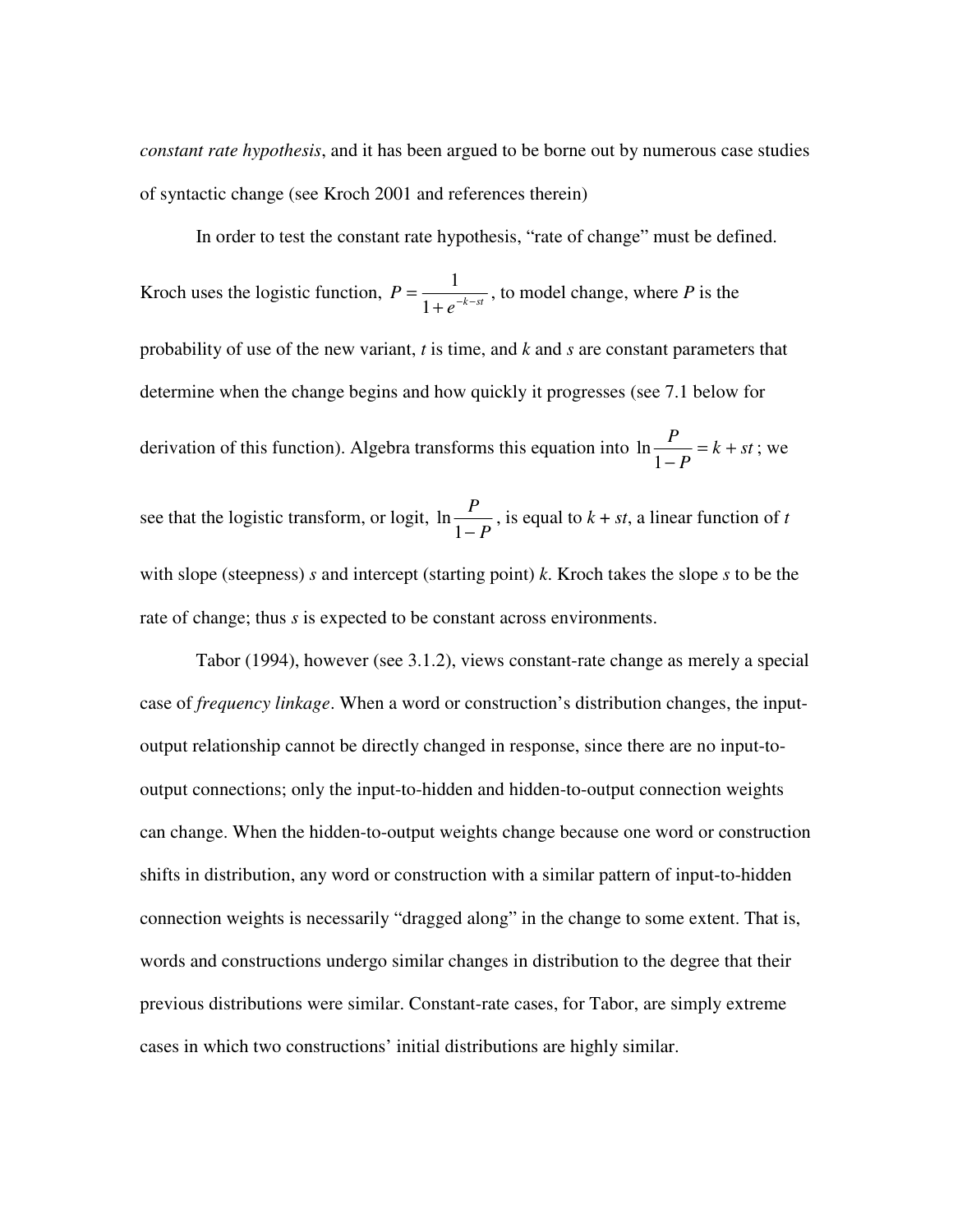#### **5. Learning biases**

Why are speakers biased to adopt some linguistic innovations, so that they spread, rather than faithfully imitating whatever they encounter equally, so that new variants fail to spread? Attempts to model such bias have mostly taken one of two approaches. The first approach simply assumes that the new variant is preferred by speakers, perhaps because it carries social prestige of some kind. This approach is inspired by the sociolinguistic research into changes in progress (most phonological) of William Labov and colleagues (see Labov 1994, 2001 and references therein; a truly Labovian model would require more than merely tagging one variant as preferred.)

 The second approach, which has been more extensively developed, explores cases in which one variant might have a structural advantage over another, usually because it generates fewer ambiguous utterances. (See Clark 2004 for another approach—a processing filter that skews the data actually usable for learning.) A commonly used example is word order. Niyogi and Berwick (1995), for example, model the change from Old French verb-second (V2) word order to Modern French subject-verb-object (SVO) order. In their simulation, a grammar is represented as a vector of (non-probabilistic) binary parameter settings, and language acquisition consists of determining those settings based on input utterances. Acquisition would be easy if every utterance uniquely identified the grammar it came from, but there are many utterances that could be produced by more than one grammar. For example (to use English lexical items), the utterance *dog bites man* is consistent with either a V2 or an SVO grammar, whereas *suddenly bites dog man* is not consistent with SVO and *dog suddenly bites man* is not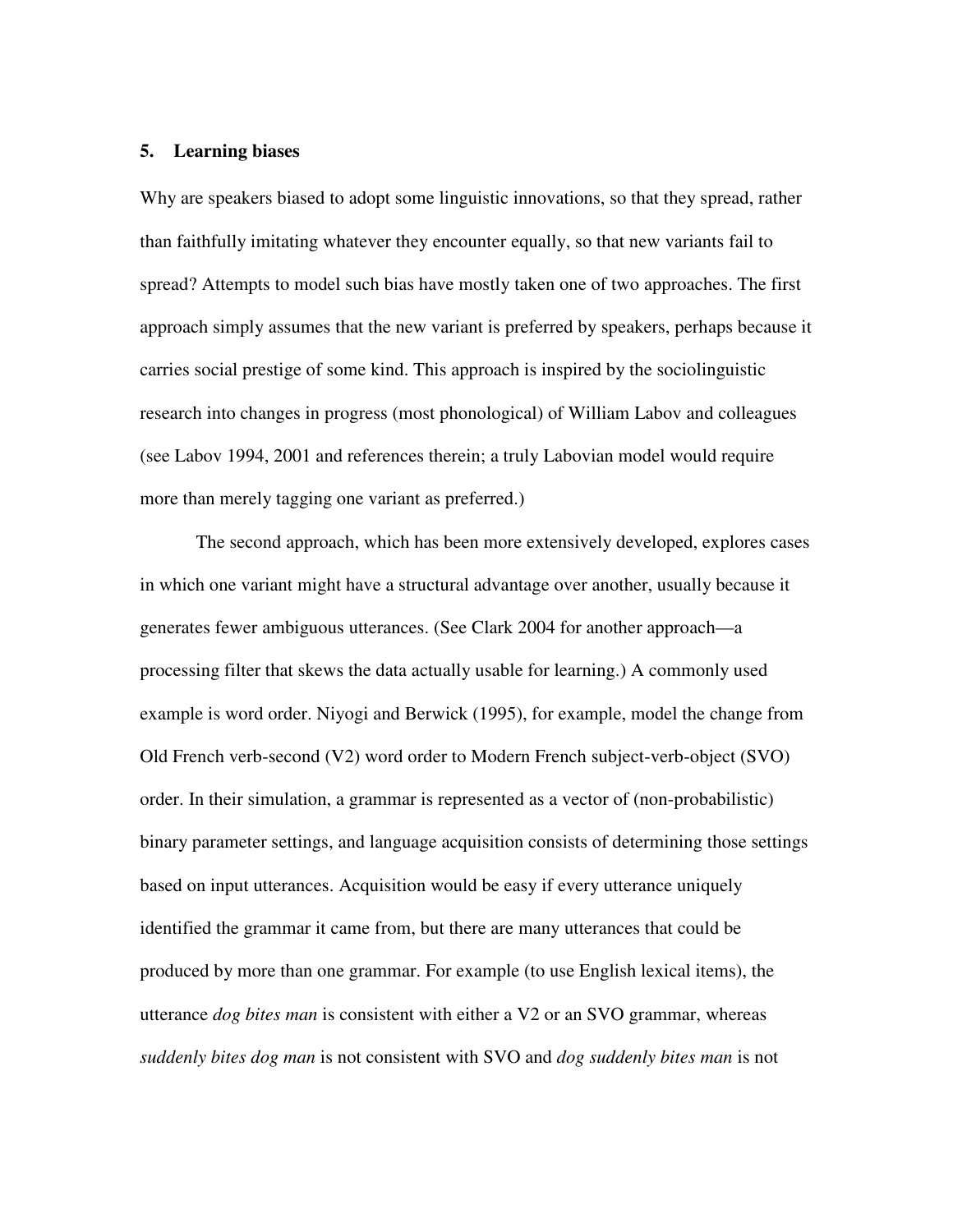consistent with V2. We can imagine various strategies that a learner might use in response to an ambiguous utterance such as *dog bites man*: ignore the utterance, increment the probability of every grammar consistent with the utterance, or randomly choose one grammar consistent with the utterance and augment its probability. A learner need not even recognize the ambiguity: under a Triggering-Learning approach, the learner changes grammars only if the current grammar fails to parse an incoming utterance; an ambiguous sentence will cause no change if the learner's current grammar is consistent with it.

 Under all these strategies, a grammar is at a disadvantage if it produces a higher proportion of ambiguous sentences than a competing grammar does. For example, consider a population in which 20% use innovative  $L_1$  and 80% use conservative  $L_2$ . If 80% of  $L_1$ 's utterances are unambiguous, compared with 10% of  $L_2$ 's, then for every 100 utterances, 16 are triggers for  $L_1$  and only 8 are triggers for  $L_2$  (76 are ambiguous). Although  $L_1$  is rarer in the population, from the learner's point of view there are more utterances coming from  $L_1$  than from  $L_2$ .  $L_1$  will therefore inexorably encroach on  $L_2$ .

 Working in the framework of Stochastic Optimality Theory, Jäger (2003) has also modeled learning bias as a source of language change. In Jäger's variant of Optimality Theory, learning data are form-meaning pairs. The learner checks whether its current grammar (probabilistically) chooses the observed meaning as optimal given the observed form, but also whether its current grammar chooses the observed form given the observed meaning. If either type of mismatch occurs, the learner adjusts constraint ranking values accordingly, as in Boersma's (1998) Gradual Learning Algorithm. Jäger simulates the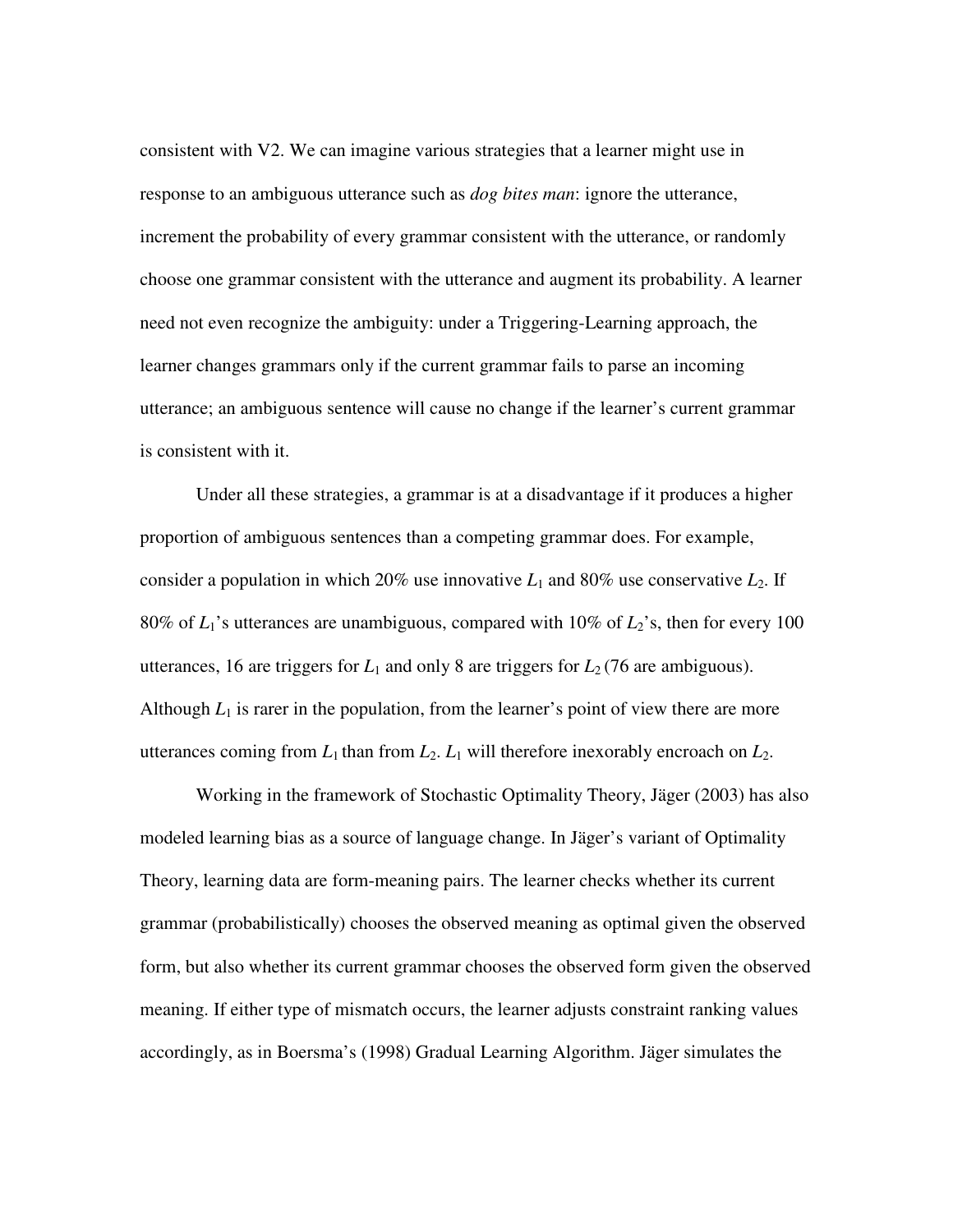behavior of this system through repeated rounds of production and learning, and finds that when one type of form is penalized by the constraint inventory more than another (regardless of ranking), the "better" form becomes associated to the more frequent meaning. This is because if the system begins unbiased, it will tend to use the "better" form for both meanings. If the learner's grammar picks the wrong meaning as optimal, it must demote any constraint that disfavors the observed form-meaning pair. The more frequent meaning is of course encountered more often, so the constraint against associating that meaning to the better form gets demoted more vigorously, and the frequent meaning increasingly is produced with the better form. Jäger applies this model to case-marking systems dependent on animacy; corpus data on real languages reveals pragmatically motivated asymmetries, such as that sentences in which an animate actor acts on an inanimate patient are common. Jäger is able to produce the result that zero case-marking (which he takes to be favored) tends to become associated with the common combinations of animacy and thematic role.

 Tabor (1994) approaches biases from a different angle, focusing on possible trajectories from one grammar to another. Tabor asks why English *be going to*, on its journey from meaning solely 'be traveling towards' in Old English to acting as a future auxiliary today, passed through the stages it did. *Be going to* took on new traits one after the other, rather than simultaneously increasing the frequency of all those traits: first it began to appear with verb-phrase complements (rather than exclusively location complements) but with an intentional meaning and with motion plausibly involved (as in modern *we're going to fight*), then with no motion (*he's going to say something*), then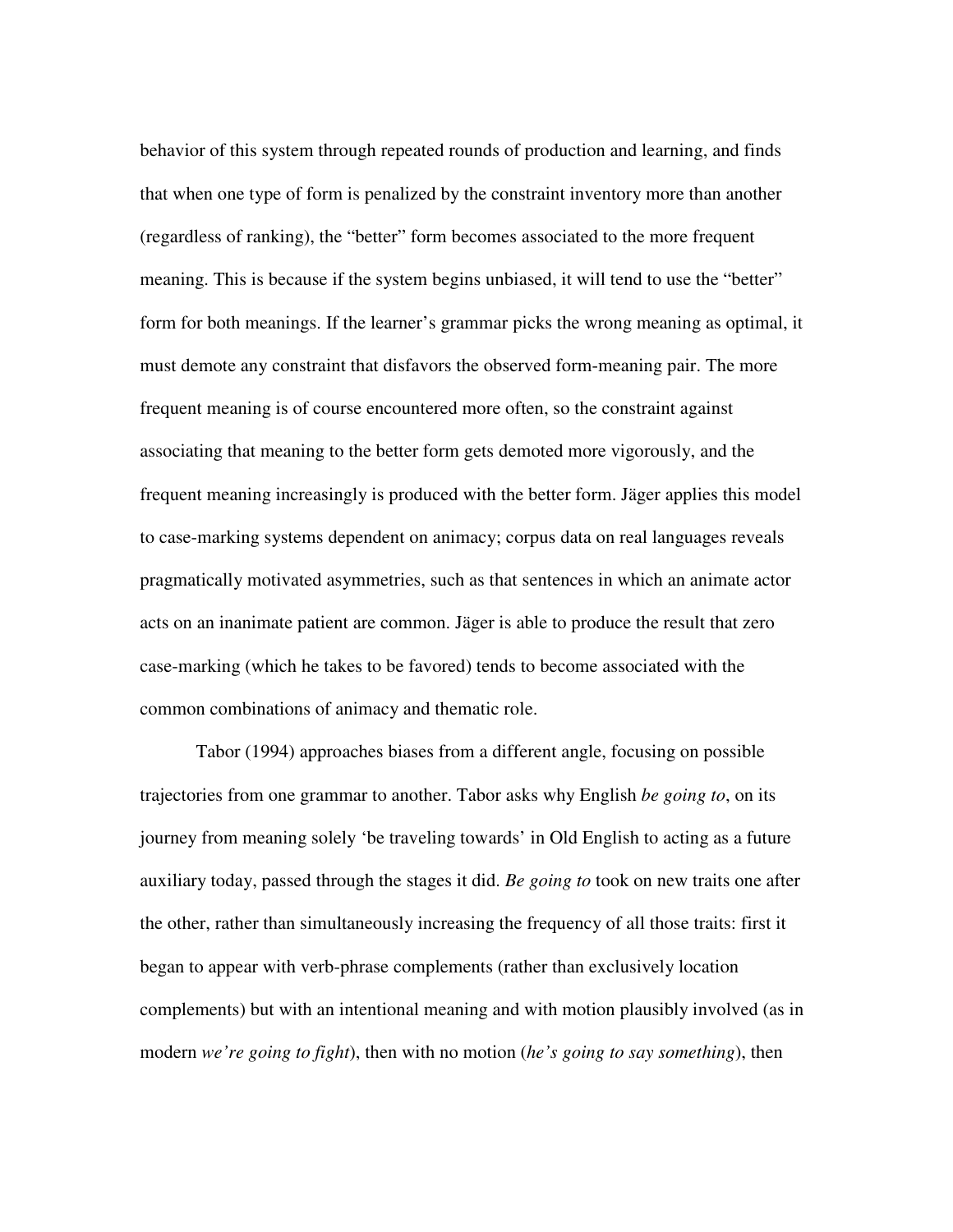with lack of intention (*he's going to be fired*), then with non-sentient subjects (*the chair is going to break*), and finally with dummy subjects (*it's going to rain*). In Tabor's connectionist model (see 3.1.2 above), categories are represented in a continuous space, so if an item such as *be going to* moves from one category to another (by changing its input-to-hidden weights), it may pass through other categories on the way. The connection weights in the network determine what trajectories through this space are possible, and Tabor shows how a plausible model of verb categories would cause *be going to* to pass through the category of equi verbs (which take verb-phrase complements but require sentient subjects) on its way from motion verb to raising verb.

#### **6. Probabilistic aspects of reanalysis**

Reanalysis has been argued to result from frequency shifts that cause a structure to become associated with a context that admits or encourages the new analysis (e.g., Lightfoot 1991). Others have argued, based on case studies, that reanalysis precedes the structural change (Frisch 1994, Pintzuk 1995); in those cases, it is unclear what triggers the reanalysis in the first place.

 Fontana (1993) explores in detail a case in which one syntactic change affects a construction's environment and thus causes another syntactic change. Object pronouns in Old Spanish appeared in second position (enclitic on the first word of the clause), but in Modern Castilian Spanish they are verbal proclitics. Loss of topicalization in Old Spanish led to an increase in clauses beginning with the object pronoun; assuming that object pronouns were not able to stand on their own phonologically, these sentence-initial pronouns would have been procliticized to the following word. Another change, loss of I-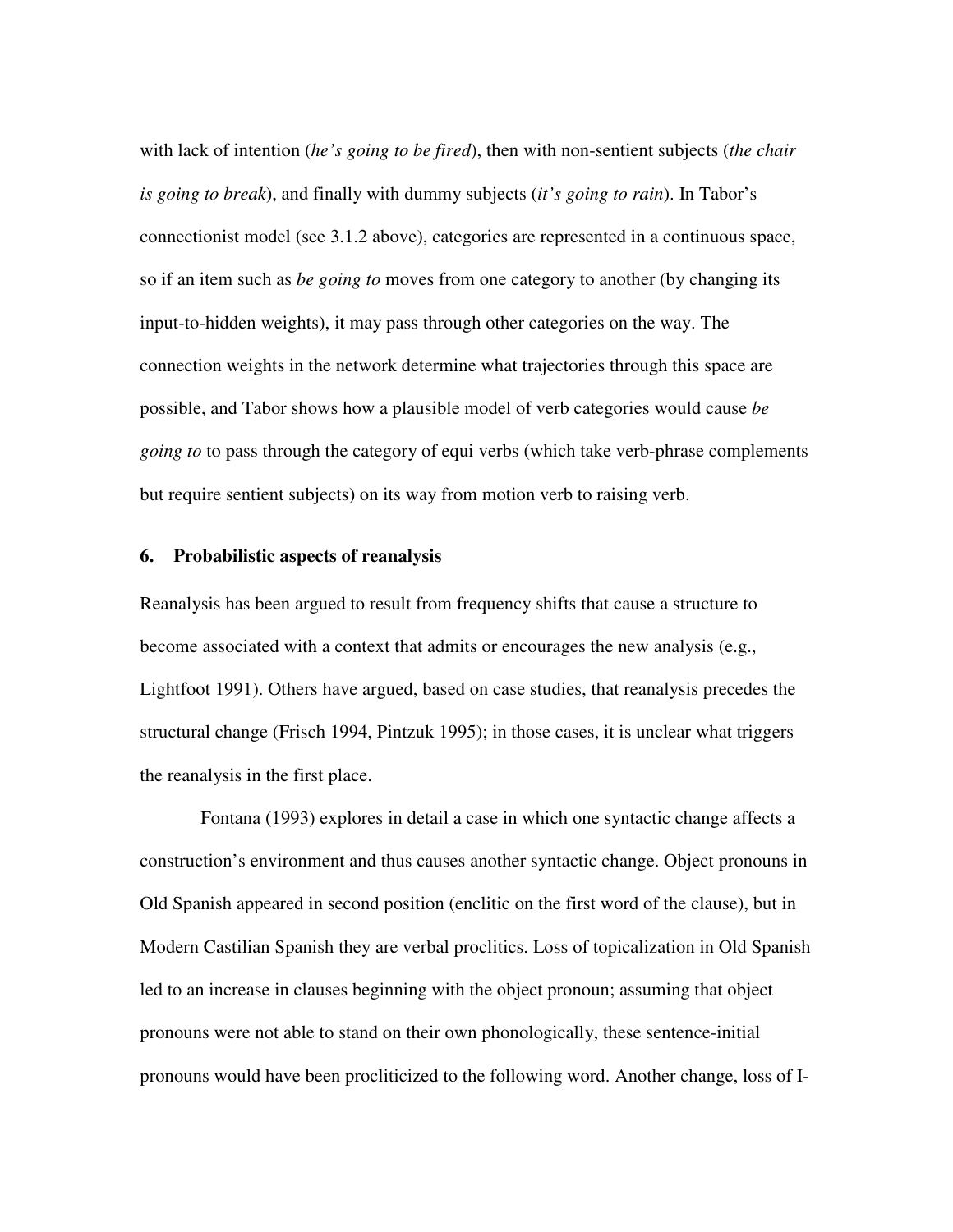to-C movement, meant that the following word was often a verb. As the pronouns appeared as proclitics on verbs more and more often, they were reanalyzed to be permitted in that position only, whether sentence-initial or not.

 Although the details of the analysis depend on issues in syntactic theory, if the basic outline is right, the Spanish situation can be seen as one in which an increasing number of forms become ambiguous, being consistent with either the existing grammar or an innovative one. The learning algorithm should then predict under what conditions, if any, the innovative grammar can take over (see §5 above).

## **7. Deriving S-shaped change**

It has long been observed that many historical developments follow an S-shaped pattern of change (see Denison 2002 for discussion). At first, a new variant is rarely used, and its use increases slowly; in the middle period of the change, the new variant gains ground more and more quickly until the two variants' frequencies are about equal, after which point the change slows down; in the late period of the change, the older variant disappears more and more slowly and may even persist, at very low frequencies, indefinitely. An S-curve is illustrated in Figure 1.

<Figure 1 near here>

## *7.1 Contacts in the population*

Many explanations involving probabilistic interactions among individuals in the speech community have been proposed for this pattern of change. One possibility, mentioned by Labov (1994, p. 66), is that the S shape of change simply reflects the time-course of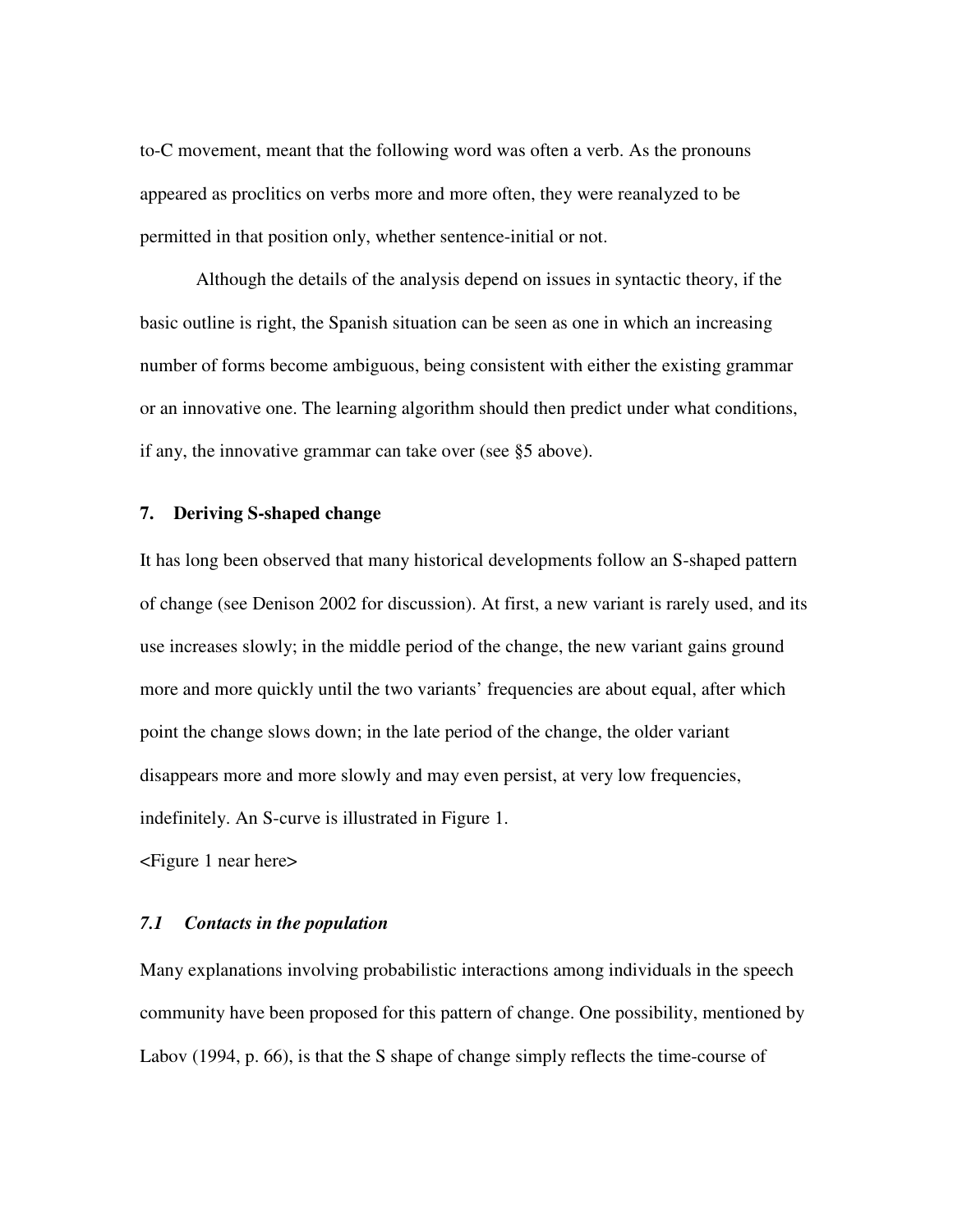social contacts. If we assume, for simplicity's sake, that each individual converts to the new variant on first encountering it, a change that originates in one member of a population will still take time to spread. At the first time-step, only those who interact directly with the innovator "catch" the new variant, and its spread is slow. But as the number of speakers with the innovative variant increases, so does the number of speakers in contact with them at every time-step, so the spread accelerates, until more than half of the speech community uses the new variant, at which point the spread slows because there are fewer and fewer speakers left who do not already use the new variant.

 To see this mathematically, suppose that there are *n* speakers in the population. Let *x* represent the number of speakers with the new variant at any time;  $n - x$  is the number of speakers with the old variant. The number of possible pairwise interactions between speakers that would result in conversion of a speaker from the old variant to the new is simply the number of pairs composed of one new-variant speaker and one oldvariant speaker, or  $x(n - x)$ . But, at a given time-step, not all those interactions will take place. Let *p*, a number between 0 and 1, represent, for each pair of speakers, the probability that they meet at any one time-step. At each time-step, then, the increase in speakers with the new variant is  $px(n - x)$ . When *x* is small this quantity is small—change is slow. For example, with  $n = 100$  and  $p = 0.01$ , when  $x = 1$ , the number of speakers converted to the new grammar is  $p(n-1) = 0.99$ , just under one speaker. When *x* reaches  $n/2 = 50$ , the rate of change reaches its maximum,  $pn^2/4 = 25$ . When the change is almost complete,  $x = 99$ , the rate of change is again  $p(n - 1) = 0.99$ .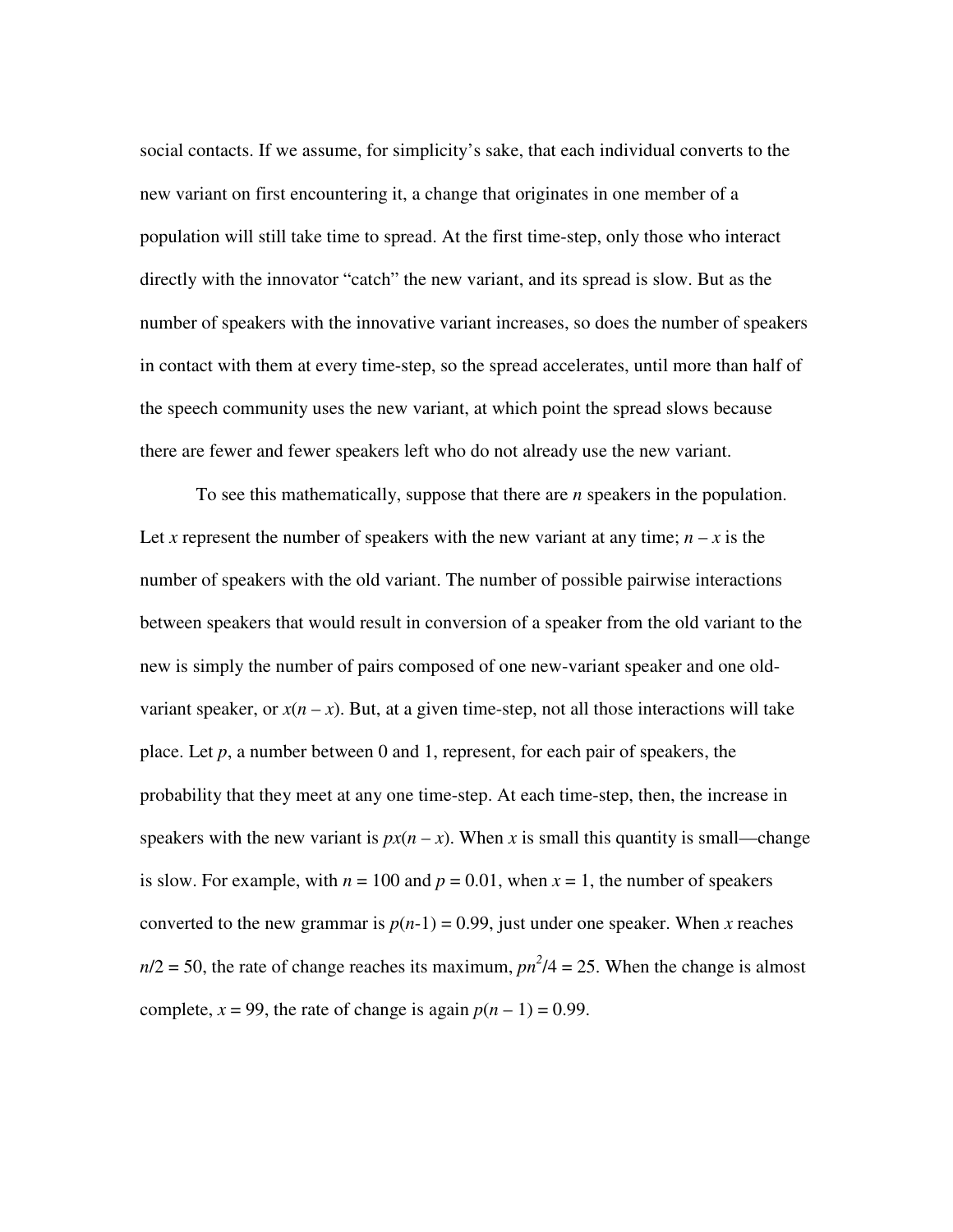If we examine the proportion  $u = x/n$  of the population that has the innovation, the rate of change at every timestep can be written  $au(1-u)$ , where  $a (=pn^2)$  plays a role similar to *p*'s in determining how frequent contact is. To obtain *u* as a function of time we must solve the differential equation *dt*  $\frac{du}{dt} = au(1 - u)$ . The solution is of the form  $u =$  $1+e^{-C-at}$  $\frac{1}{e^{-c}}$ , where *C* is a constant. This is the logistic function from §4 above. Setting *C* so that the population starts with  $1\%$  of members having the new variant, we obtain the plot for  $a = 0.5$  shown in Figure 2.

<Figure 2 near here>

 An S-shaped pattern of spread is still derived if speakers' adoption of the new variant is probabilistic (e.g., each contact with the new variant only increments a speaker's use of it), or if the speech community is organized into a social network, with contacts between speakers being governed by social bonds instead of evenly distributed.

As discussed above in 5, many authors have constructed models in which the tendency of one linguistic variant to spread emerges from learning, rather than simply being imposed, and there have been simulation studies (see Niyogi 2004 and references therein) investigating under what learning conditions the new variant spreads according to an S shape.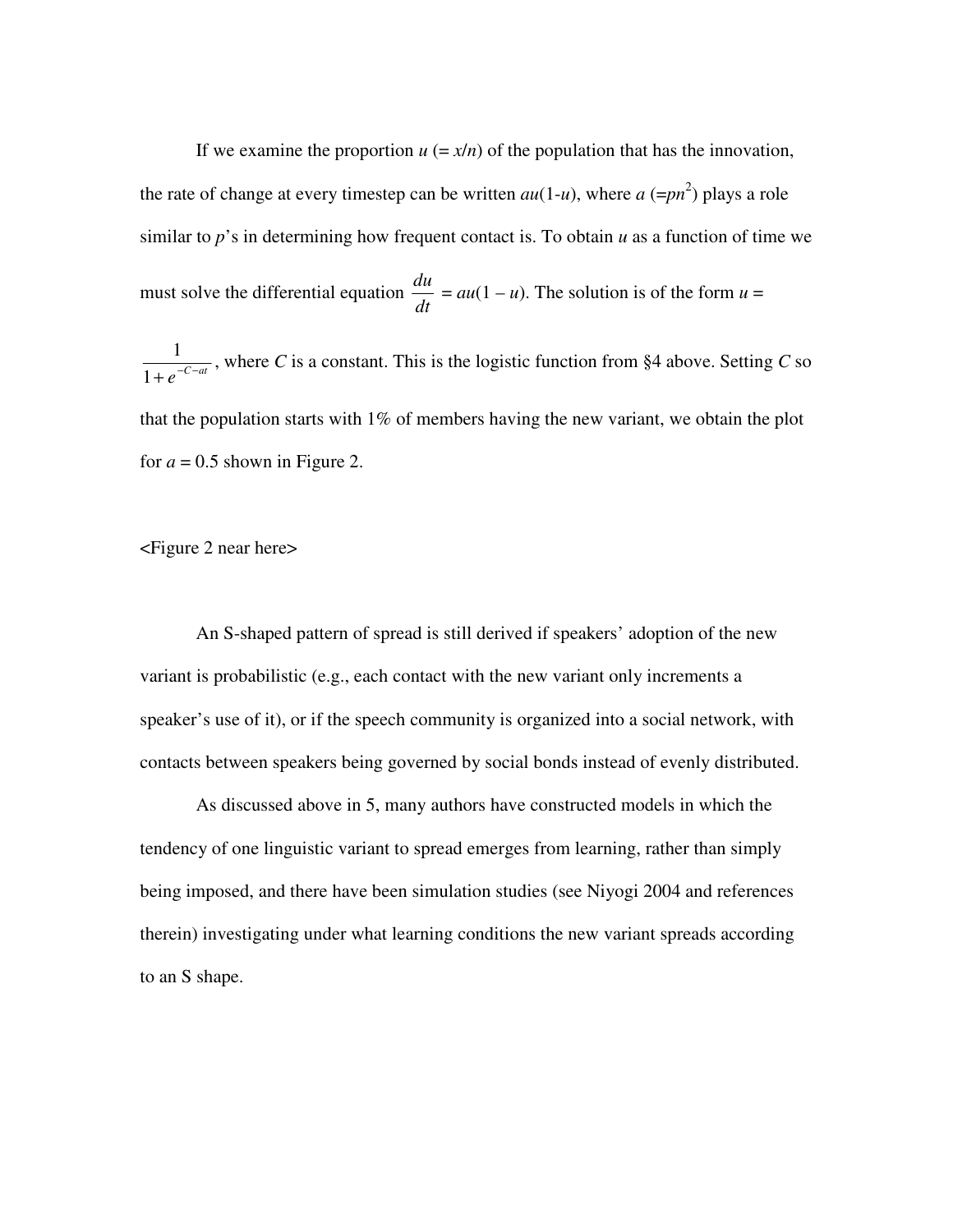#### *7.2 A caution about rates of change*

Some authors have cautioned that, because of stylistic conservatism, change may appear, in the written record, to be slower than it really was. Shi (1989) argues that although the rise of the aspectual particle *le* in Mandarin Chinese appears, from the written record, to take about 1000 years, it was actually much more abrupt. Shi argues is that even after the rise of *le* was completed in the spoken language, the written language contained a mix of contemporary and classical styles even within documents, so that the rate of *le* use appears artificially low. To obtain the vernacular rate of *le* use from the written record requires factoring out the rate of classical-style use. To do this, Shi tracks the frequency of the classical copula/interjective *ye*. In true classical texts, there are 8 occurrences of *ye* per 1000 characters, so Shi infers that if a text has  $n \leq 8$  occurrences of *ye* per 1000 characters, the probability that a character in that text should be attributed to the classical style is *n*/8. When the number of *le*s is plotted per 1000 putatively non-classical characters instead of per 1000 raw characters, the change is completed in at most 200 years. When change is so abrupt, it becomes difficult to determine whether the S shape is a good fit.

#### **8. Model dynamics**

Niyogi (2004) demonstrates some unexpected properties of population-level models of language change that would be difficult to intuit. Let us consider one example that uses a cue-based learning algorithm. Cue-based learning (Dresher & Kaye 1990) relies on the idea that certain sentences generated by a grammar could not come from any other grammar, and thus serve as unambiguous *cues* to the learner as to which grammar it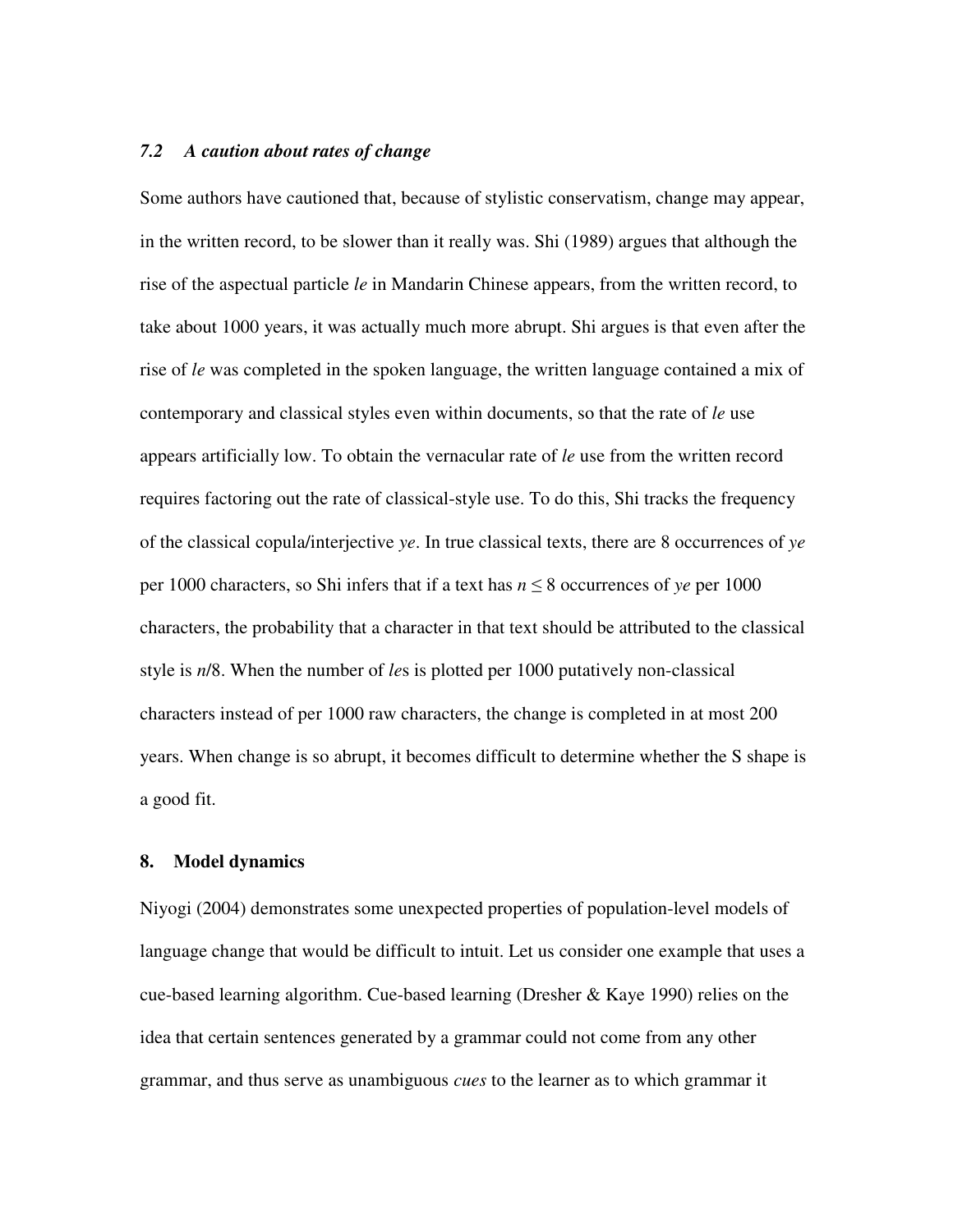should choose. (On a smaller scale, a cue may also be partial, demonstrating unambiguously the setting of some parameter but being irrelevant to other aspects of the grammar.) For simplicity, assume that the learner faces a binary choice between two grammars, *L*1 and *L*2. Cue-based learning typically establishes one choice as the default (say  $L_2$ ) by specifying that unless some minimum rate of  $L_1$  cues is encountered, the learner will choose  $L_2$ . Varying the probability p that a speaker of  $L_1$  produces a cue, we can see how the proportion of the population that eventually acquires  $L_1$  (given infinite time) is affected. Niyogi finds that for small values of  $p$ , the population moves towards total  $L_2$  use. In dynamical-systems terms,  $0\% L_1$  use is the only stable fixed point for these low values of  $p$ —all other states will eventually move to  $0\%$   $L_1$  and stay there. If we examine increasing values of *p*, at some critical point (determined by the number of utterances in the critical period and the rate of cues that the learner requires before choosing  $L_1$ ) there emerges a second stable fixed point of  $100\% L_1$  use, as well as an unstable fixed point somewhere between 0% and 100%. That is, at higher *p*, a population that has little  $L_1$  use will still move to  $0\% L_1$  (since there are few utterances produced from  $L_1$ ), but a population with more than some minimum number of  $L_1$  speakers will now move towards  $100\%$   $L_1$  use and stay there; additionally, there is some intermediate proportion of *L*1 use that can persist, but if the population diverges slightly from that value, it will be pulled towards 0% or 100% *L*1 use. This is an example of a *bifurcation*: a small change in a parameter (here,  $p$ ) results in a sudden change in the behavior of the system. Niyogi suggests that the potential for bifurcations helps address the actuation problem of Weinreich et al. 1968 (i.e., why does a language change start?): a small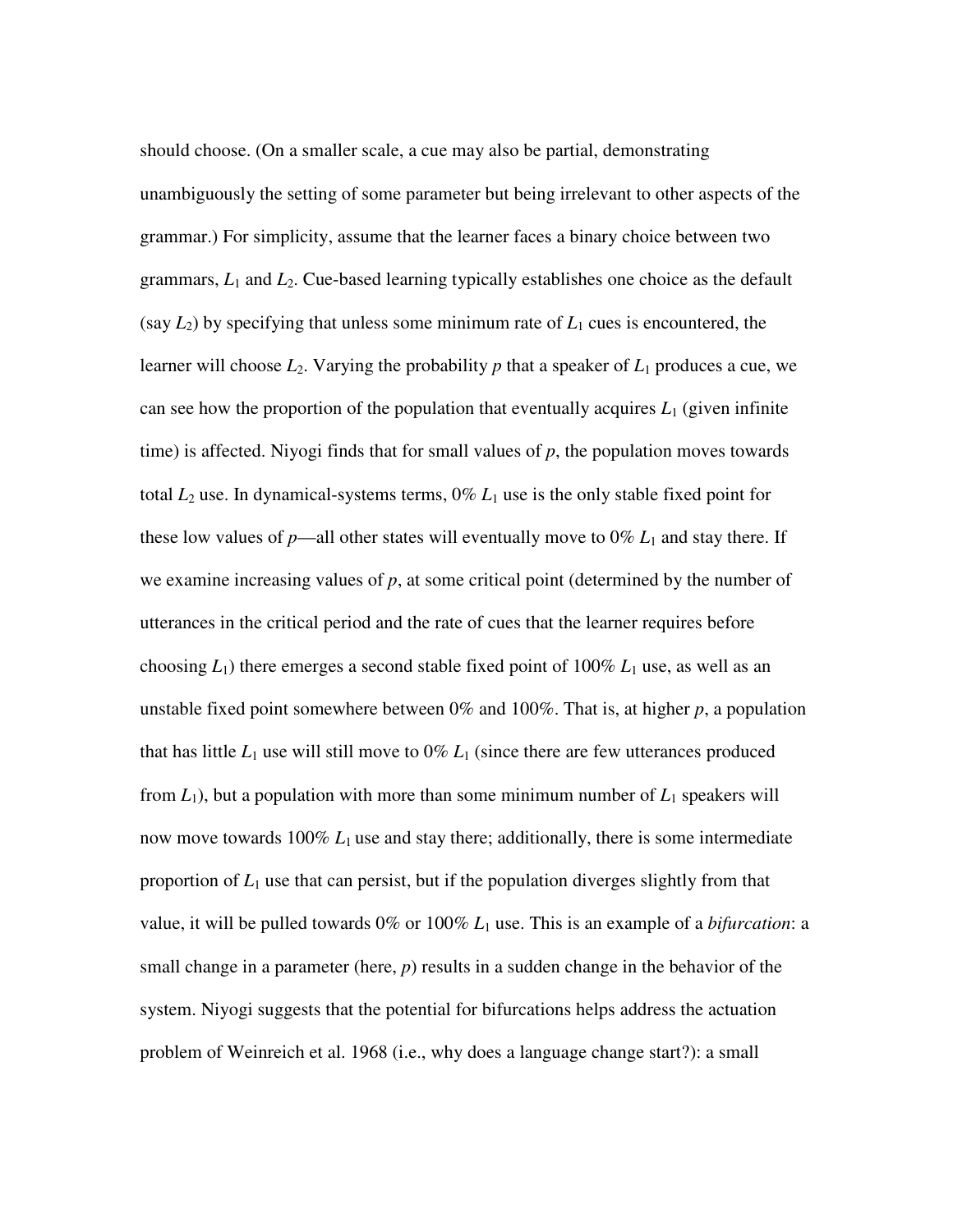change in the system, perhaps brought about by external forces such as population movements or cultural changes that change the frequency with which certain types of propositions are expressed, could lead to dramatic linguistic change. The calculations that Niyogi performs to arrive at the bifurcation result demonstrate the importance of making the model fully explicit—otherwise, its behavior cannot be seriously studied.

# **9. Further reading**

Andersen, H. (1973). 'Abductive and deductive change' *Language* 49, 765-793.

- Boersma, P. (1998). *Functional Phonology: Formalizing the interactions between articulatory and perceptual drives*. The Hague: Holland Academic Graphics.
- Briscoe, Edward J. (2000). 'Evolutionary perspectives on diachronic syntax' In Pintzuk, S., Tsoulas, G. & and Warner, A. (eds.) *Diachronic syntax: Models and mechanisms*. Oxford: Oxford University Press. 75-108.
- Bybee, J. (2001). *Phonology and language use*. Cambridge: Cambridge University Press.
- Clark, B. (2004). *A Stochastic Optimality Theory approach to syntactic change*. Stanford University dissertation.
- Denison, D. (2002). 'Log(ist)ic and simplistic S-curves' In Hickey, R. (ed.) *Motives for language change*. Cambridge: Cambridge University Press.
- Dresher, E. & Kaye, J. (1990). 'A computational learning model for metrical phonology' *Cognition* 34, 137-195.
- Fontana, J. M. (1993). *Phrase structure and the syntax of clitics in the history of Spanish*. University of Pennsylvania dissertation.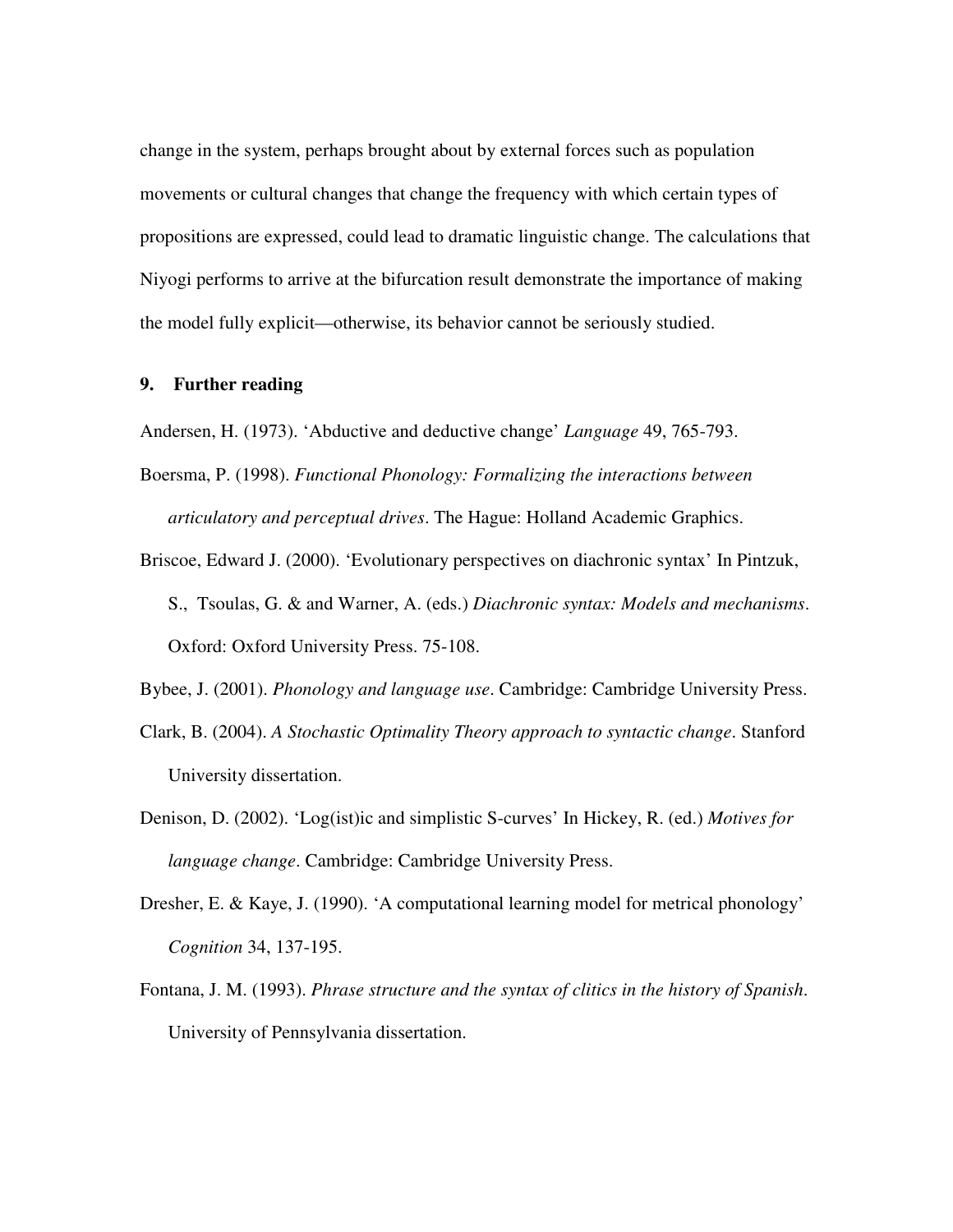- Frisch, S. (1994). 'Reanalysis precedes syntactic change: Evidence from Middle English' *Studies in the Linguistic Sciences* 24, 187-201.
- Gibson, E. & Wexler, K. (1994). 'Triggers' *Linguistic Inquiry* 25, 407-454.
- Hinskens, F., van Hout, R. &Wetzels, W.L. (eds.) (1997). *Variation, change and phonological theory*. Amsterdam: Benjamins.
- Jäger, G. (2003). 'Simulating language change with Functional OT' In Kirby, S. (ed.) *Proceedings of language evolution and computation workshop/course at ESSLLI*. Vienna. 52-61.
- Johansson, C. (1997). *A view from language: Growth of language in individuals and populations*. Lund: Lund University Press.
- Kroch, A. (1989). 'Reflexes of grammar in patterns of language change' *Language Variation and Change* 1: 199-244.
- Kroch, A. (2001). 'Syntactic change' In Baltin, M. & Collins, C. (eds.) *The Handbook of Contemporary Syntactic Theory*. Malden, MA: Blackwell. 699-729.
- Labov, W. (1994). *Principles of linguistic change, Vol. 1: Internal factors*. Cambridge, MA: Blackwell.
- Labov, W. (2001). *Principles of linguistic change, Vol. 2: Social factors*. Malden, MA: Blackwell.
- Lightfoot, D. (1991). *How to set parameters: Evidence from language change*. Cambridge, MA: MIT Press.
- Milroy, L. (1987). *Language and social networks* (2nd ed.). Oxford: Blackwell.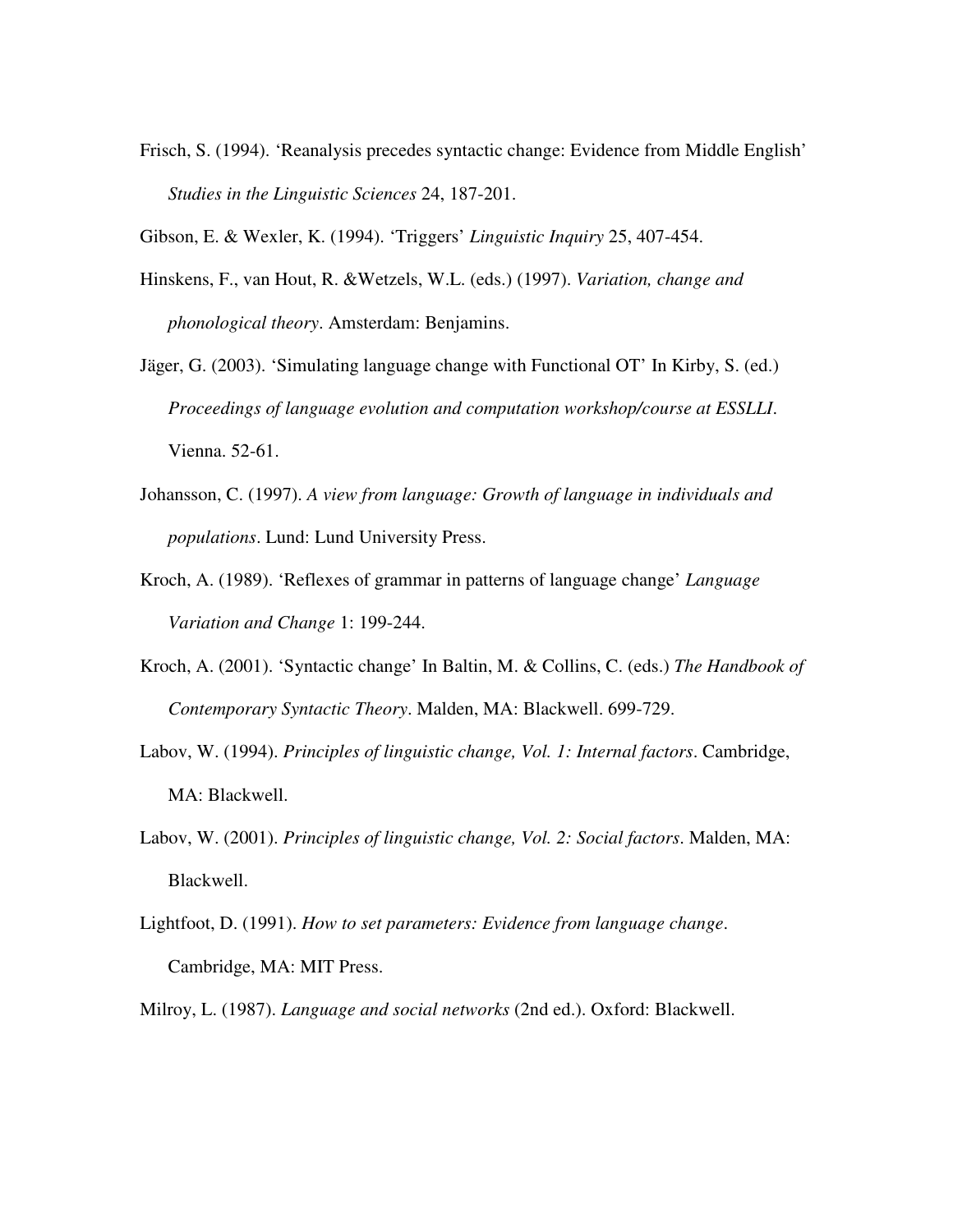- Niyogi, P. (forthcoming). *The computational nature of language learning and evolution*. Cambridge, MA: MIT Press.
- Niyogi, P. & Berwick, R. (1995). 'The logical problem of language change.' MIT Artificial Intelligence Laboratory Memo No. 1516.
- Paolillo, J. C. (2001). *Analyzing linguistic variation: Statistical models and methods*. Chicago: University of Chicago Press.
- Pierrehumbert, J. (2002). 'Word-specific phonetics' In Gussenhoven, C & Warner, N. (eds.) *Laboratory phonology VII*. Berlin: Mouton de Gruyter. 101-140.
- Pintzuk, S. (1995). 'Variation and change in Old English clause structure' *Language Variation and Change* 7, 229-260.
- Shi, Z. (1989). 'The grammaticalization of the particle *le* in Mandarin Chinese' *Language Variation and Change* 1, 99-114.
- Tabor, W. (1994). *Syntactic innovation: a connectionist model*. Stanford University dissertation.
- Weinreich, U., William L., and Marvin H. (1968). 'Empirical foundations for a theory of language change.' In Lehmann, W. & Malkiel, Y. (eds.), *Directions for historical linguistics*. Austin: University of Texas Press. 97-195.
- Yang, Charles (2000). 'Internal and external forces in language change' *Language Variation and Change* 12, 231-250.